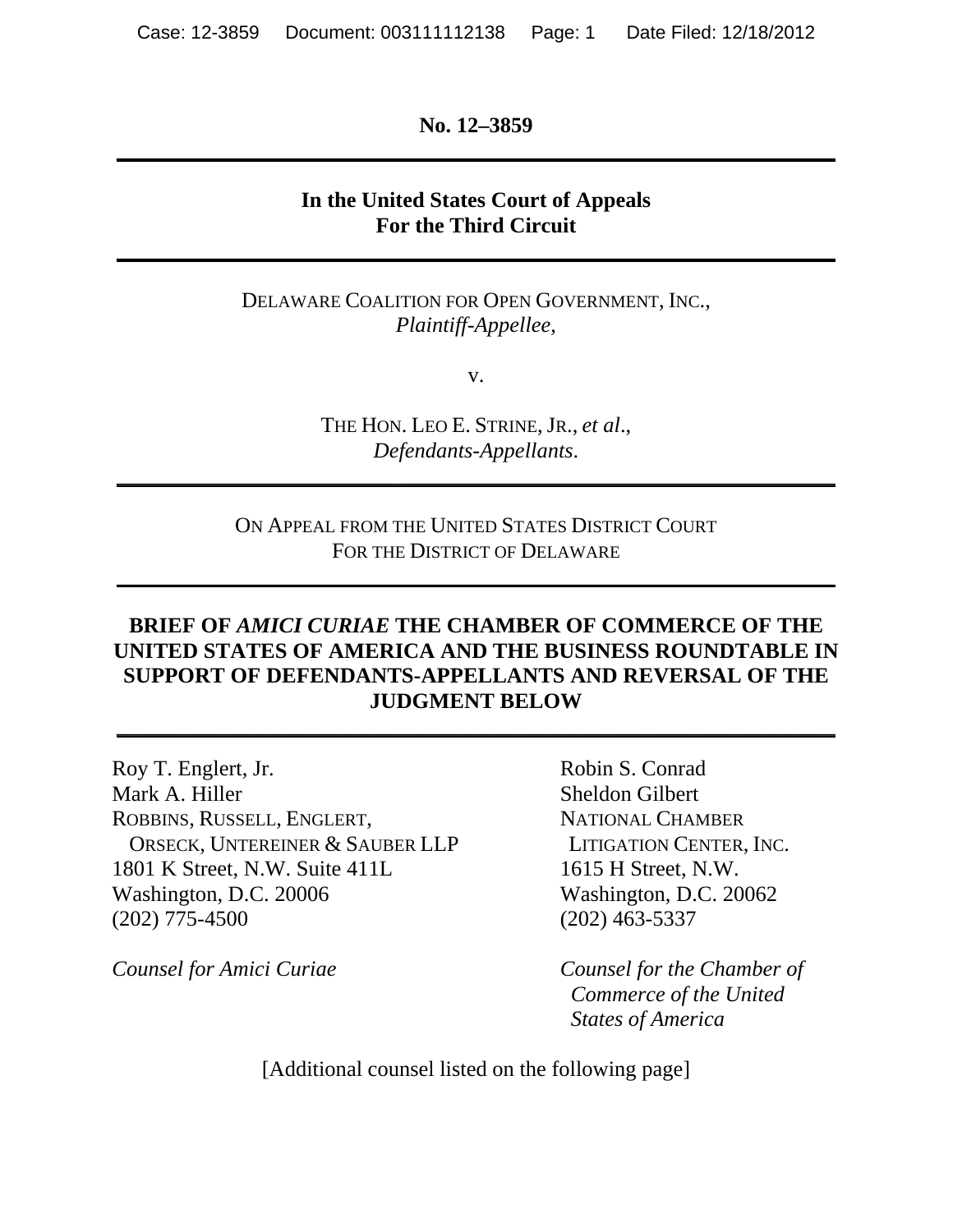Maria Ghazal BUSINESS ROUNDTABLE 300 New Jersey Avenue, N.W. Suite 800 Washington, D.C. 20001  $(202) 872-1260$ 

> *Counsel for Business Roundtable*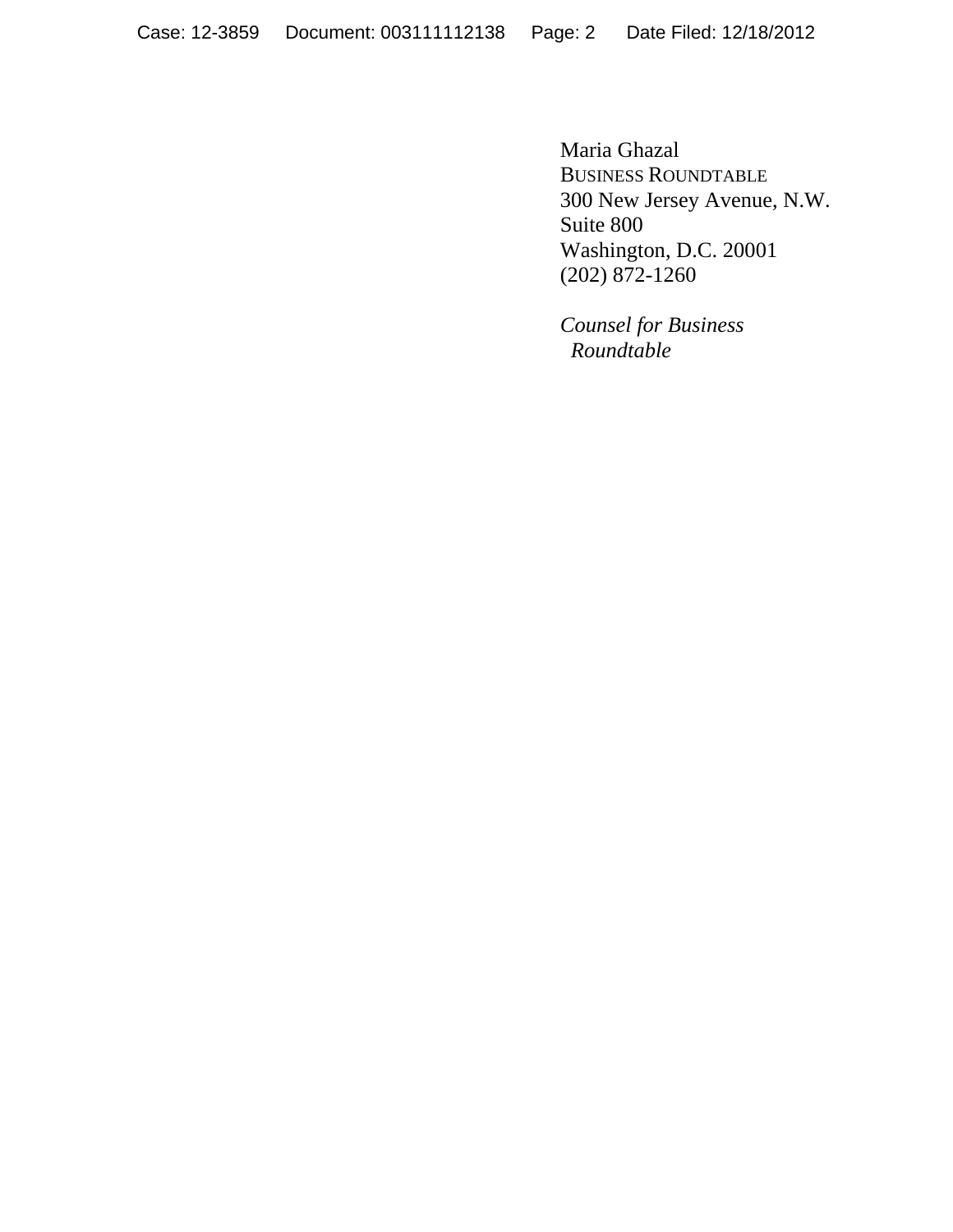## **CORPORATE DISCLOSURE STATEMENT**

 Pursuant to Federal Rules of Appellate Procedure 26.1 and 29, *Amici* state that they have no parent corporations and that no publicly traded corporation owns 10% or more of their stock.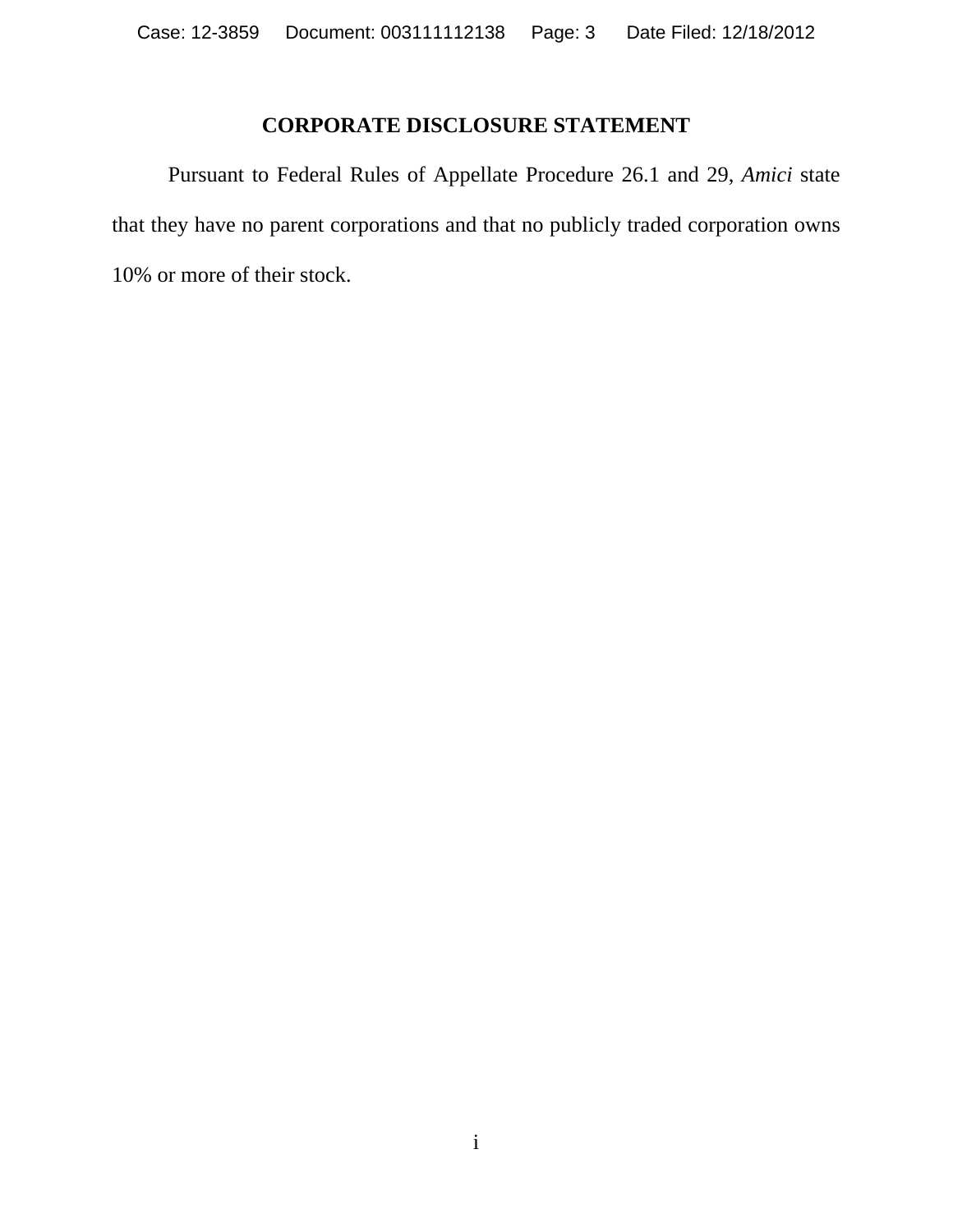# **TABLE OF CONTENTS**

## **Page**

| I.<br>Arbitration Offers Businesses A Cost-Effective And Efficient                                                                                                                                             |
|----------------------------------------------------------------------------------------------------------------------------------------------------------------------------------------------------------------|
| II.<br>Arbitration By Court Of Chancery Judges Is Especially Promising<br>In Light Of The Judges' Expertise Resolving Complex Business                                                                         |
| Because Confidentiality Is Essential To Arbitration, Businesses<br>III.<br>Will Not Arbitrate Publicly Before Court Of Chancery Judges, Thus<br>Vitiating Any Benefits Of Openness, While Imposing Substantial |
| Court Of Chancery Arbitration Differs Markedly From Civil<br>IV.<br>Litigation, And The District Court Erred By Conflating The Two<br>.25                                                                      |
| .28                                                                                                                                                                                                            |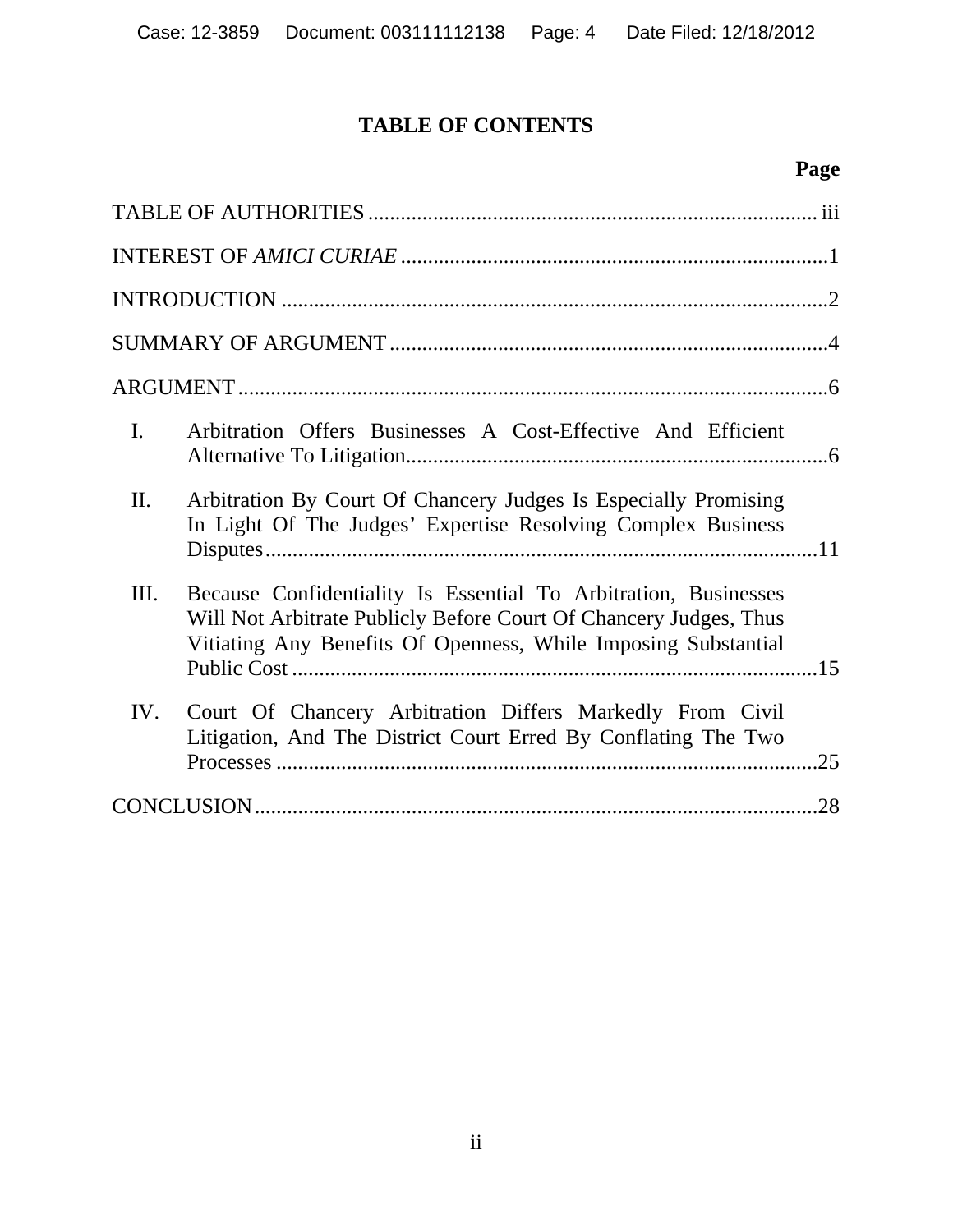# **TABLE OF AUTHORITIES**

| <b>Cases</b>                                               |
|------------------------------------------------------------|
| AT&T Mobility LLC v. Concepcion,                           |
| Delaware Coal. for Open Gov't v. Strine,                   |
| Dluhos v. Strasberg,                                       |
| Dreyer v. Illinois,                                        |
| Harrison v. Nissan Motor Corp.,                            |
| Hay Group, Inc. v. E.B.S. Acquisition Corp.,               |
| Hays & Co. v. Merrill Lynch, Pierce, Fenner & Smith, Inc., |
| Iberia Credit Bureau, Inc. v. Cingular Wireless LLC,       |
| Mitsubishi Motors Corp. v. Soler Chrysler-Plymouth, Inc.,  |
| North Jersey Media Group, Inc. v. Ashcroft,                |
| Press-Enterprise Co. v. Super. Ct. of Cal.,                |
| Preston v. Ferrer,                                         |
| Swanson v. Citibank, N.A.,                                 |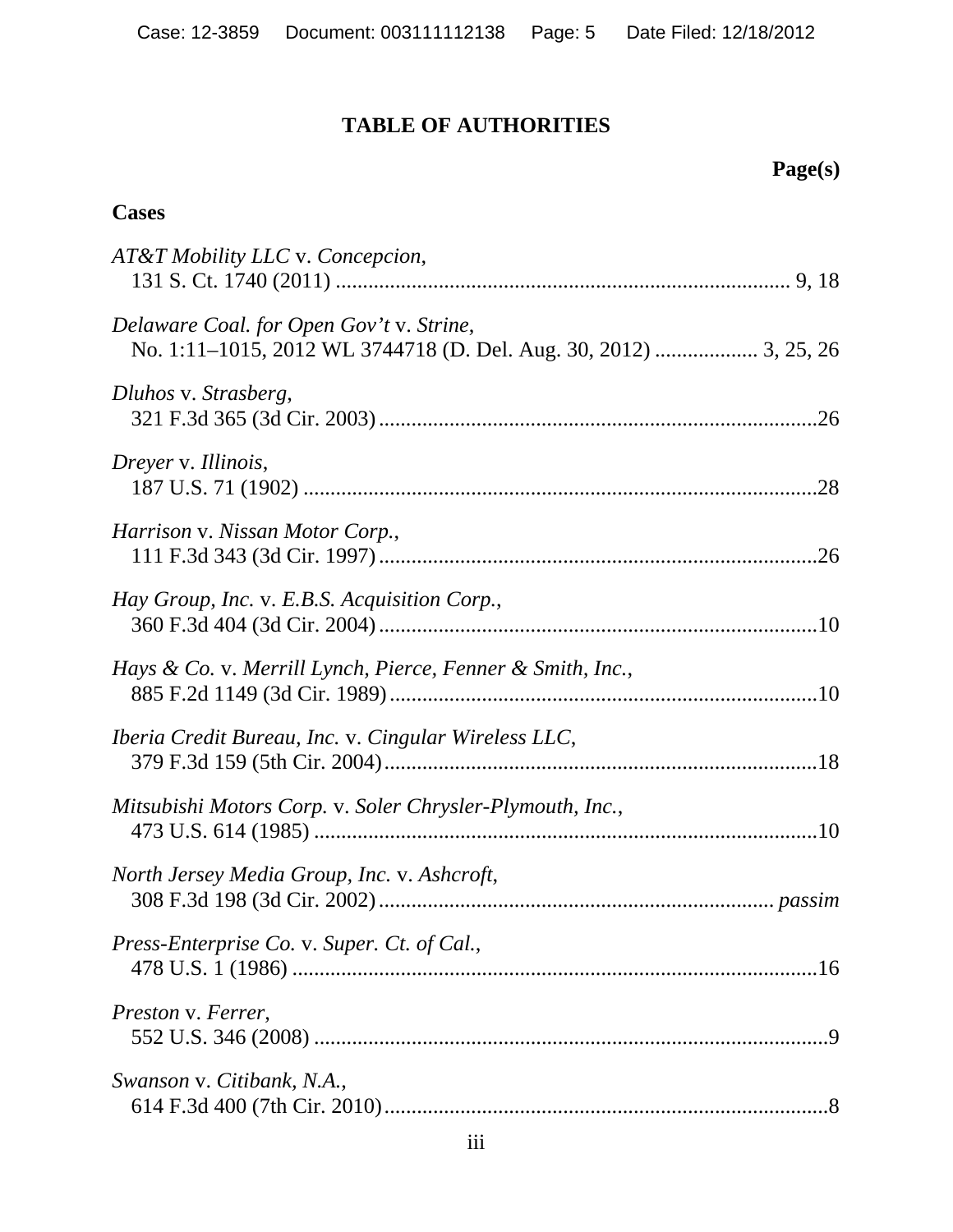## Page(s)

### **Statutes and Rules**

| $9 U.S.C. § 10(a)  \dots 12$                                             |  |
|--------------------------------------------------------------------------|--|
|                                                                          |  |
|                                                                          |  |
|                                                                          |  |
|                                                                          |  |
|                                                                          |  |
| D.C. Super. Ct. R. Proc. For Small Claims and Conciliation Branch, R. 1, |  |
|                                                                          |  |
|                                                                          |  |
|                                                                          |  |
|                                                                          |  |
|                                                                          |  |
|                                                                          |  |
|                                                                          |  |
|                                                                          |  |
|                                                                          |  |
|                                                                          |  |
|                                                                          |  |
|                                                                          |  |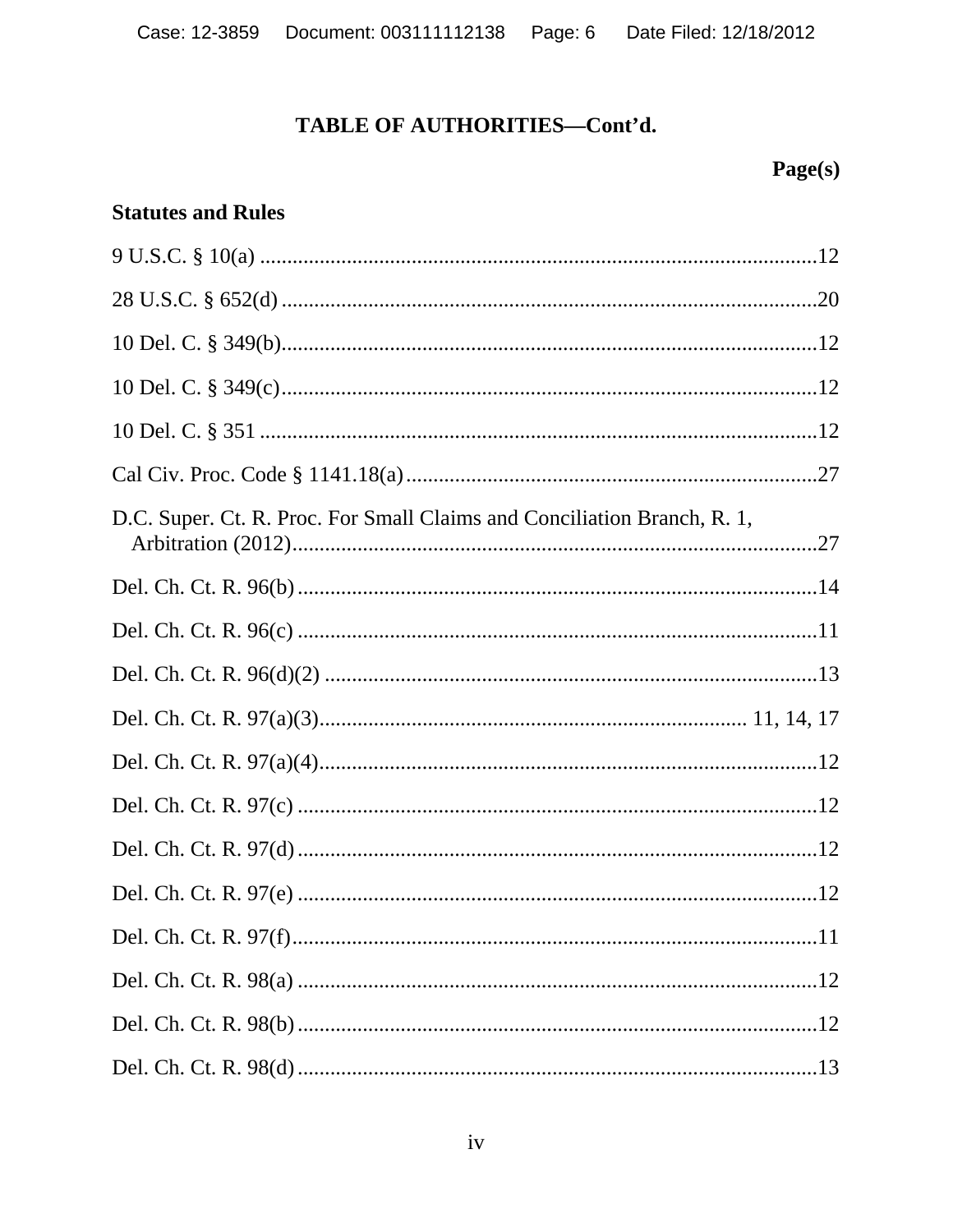| <b>Other Authorities</b>                                                                                                                                                 |
|--------------------------------------------------------------------------------------------------------------------------------------------------------------------------|
|                                                                                                                                                                          |
| AAA, 2011 President's Letter & Financial Statements (May 2012),<br>available at http://www.adr.org/aaa/ShowPDF?doc=ADRSTG_01940310                                       |
| AAA, Commercial Arbitration Rules & Mediation Procedures, R-23<br>$(2009)$ , available at http://www.adr.org/aaa/ShowProperty?nodeId=/                                   |
| AAA & ABA, Code of Ethics for Arbitrators in Commercial Disputes,<br>Canon VI(B) (Feb. 9, 2004), available at<br>http://www.abanet.org/dispute/commercial_disputes.pdf19 |
| Admin. Office of the U.S. Cts., 2011 Annual Report of the Director:                                                                                                      |
| Mark E. Appel, Taking Your Case to the International Centre for Dispute<br><i>Resolution</i> , available at<br>http://www.adr.org/aaa/ShowPDF?doc=ADRSTG_002580 10       |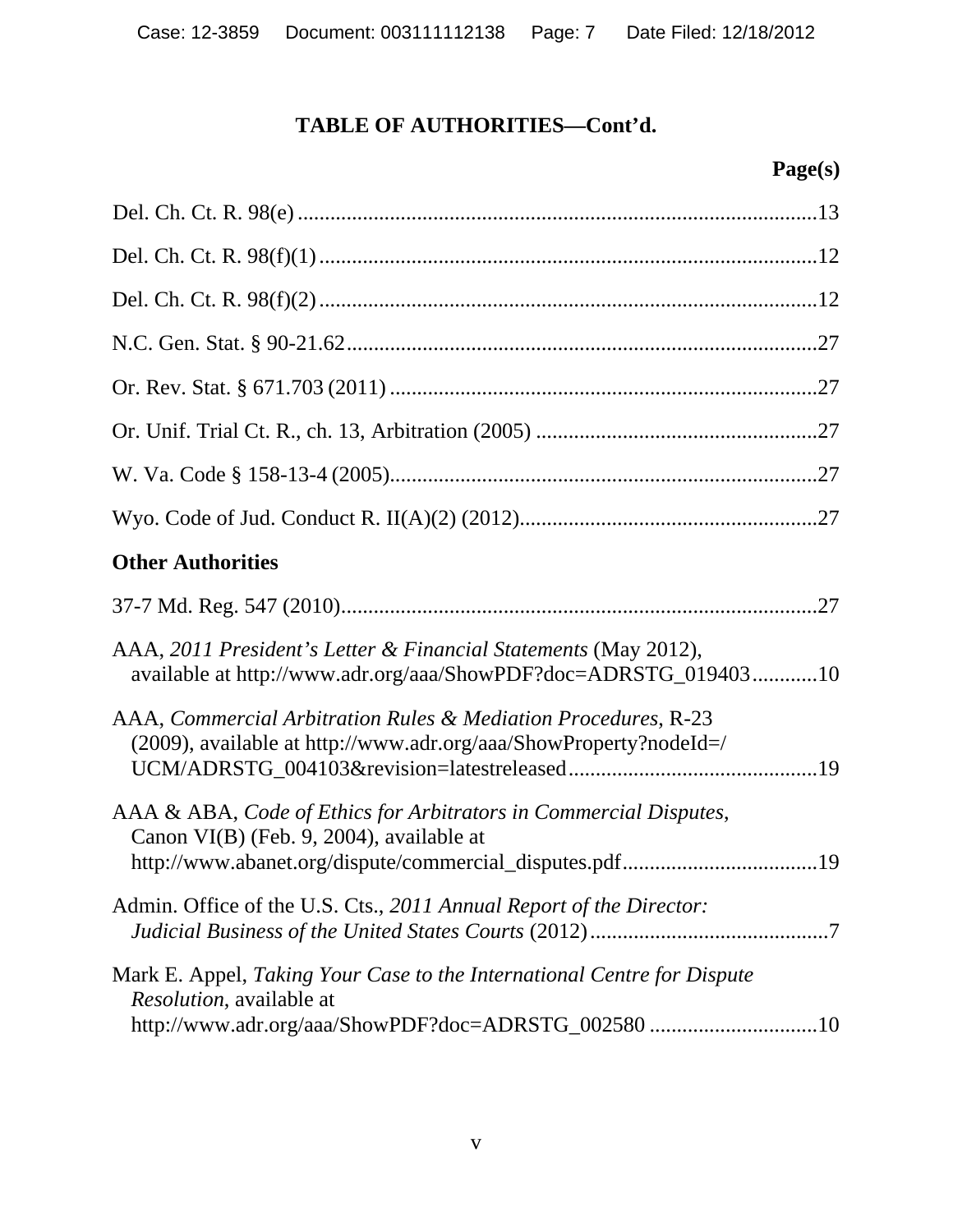| Mark Bezant et al., Dispute Resolution in the Global Economy, FTI<br>JOURNAL (Apr. 2010), available at http://www.ftijournal.com/article/                                                                   | .22 |
|-------------------------------------------------------------------------------------------------------------------------------------------------------------------------------------------------------------|-----|
| Nigel Blackaby & Constantine Partasides, Redfern and Hunter on                                                                                                                                              | .20 |
| Alexander P. Blanck, Arbitration—a Substitute for Commercial                                                                                                                                                | .21 |
| Michael R. Bloomberg & Charles E. Schumer, Sustaining New York's<br>and the US' Global Financial Services Leadership (Jan. 2007),<br>available at http://www.nyc.gov/html/om/pdf/ny_report_final.pdf 22, 24 |     |
| J. Noble Braden, Sound Rules and Administration in Arbitration,                                                                                                                                             | .21 |
| Steven M. Davidoff, The Life and Death of Delaware's Arbitration<br>Experiment, N.Y. TIMES (Aug. 31, 2012), available at<br>http://dealbook.nytimes.com/2012/08/31/the-life-and-death-of-                   |     |
| Del. Div. of Corps., 2011 Annual Report, available at                                                                                                                                                       | .24 |
| Christopher R. Drahozal & Stephen J. Ware, Why Do Businesses Use (or<br>Not Use) Arbitration Clauses?, 25 Ohio St. J. on Disp. Resol. 433                                                                   |     |
| Financial Industry Regulatory Authority, FINRA Dispute Resolution,<br><i>Dispute Resolution Statistics, available at http://www.finra.org/</i><br>ArbitrationAndMediation/FINRADisputeResolution/           |     |
| Arthur Garwin et al., ABA, Annotated Model Code of Judicial Conduct                                                                                                                                         | .27 |
|                                                                                                                                                                                                             |     |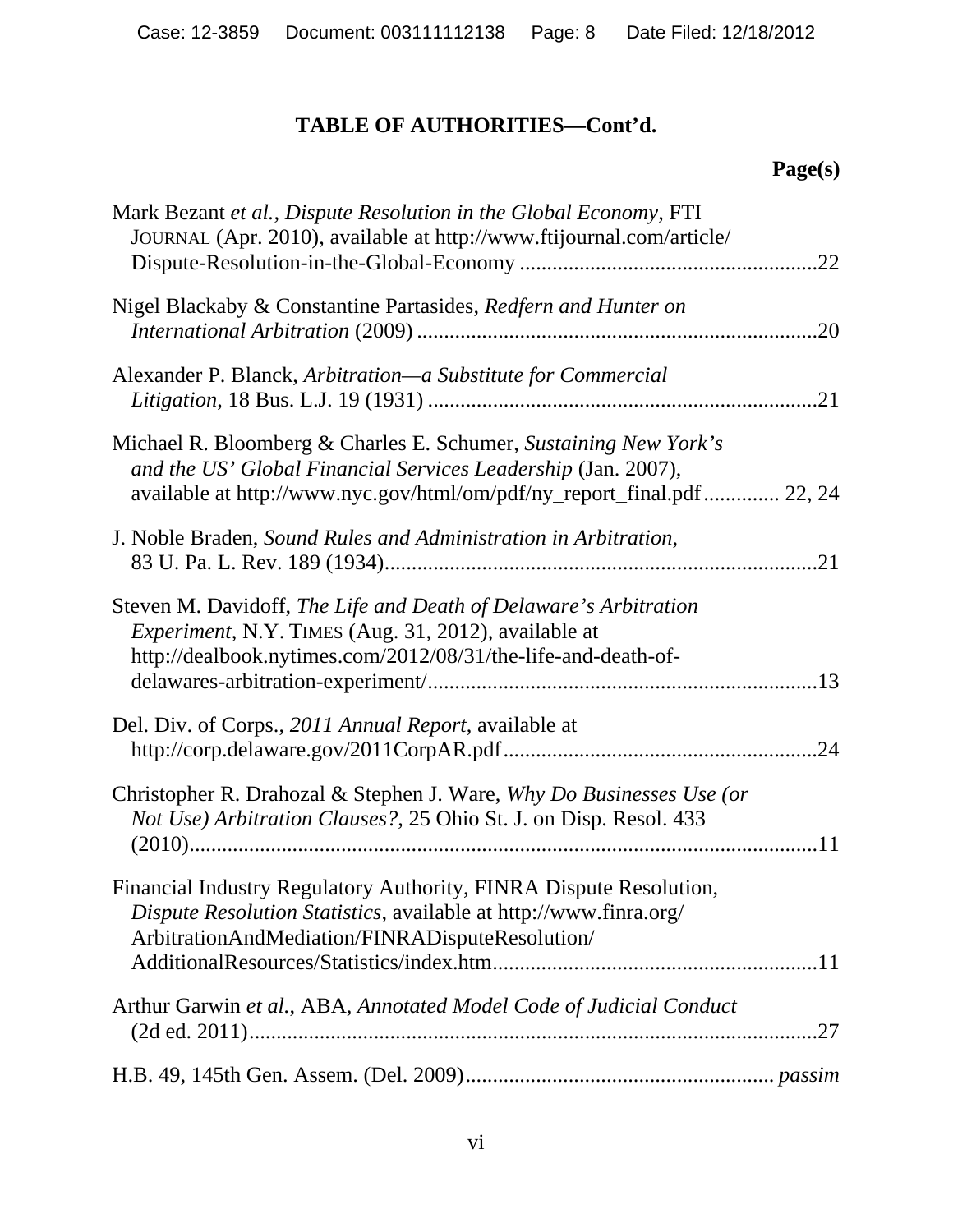| Int'l Chamber of Commerce, Rules of Arbitration, Art. 26(3) (2012),<br>available at http://www.iccwbo.org/Products-and-Services/Arbitration-<br>and-ADR/Arbitration/Rules-of-arbitration/Download-ICC-Rules-of-<br>Arbitration/ICC-Rules-of-Arbitration-in-several-languages/ 19        |
|-----------------------------------------------------------------------------------------------------------------------------------------------------------------------------------------------------------------------------------------------------------------------------------------|
| Int'l Inst. for Conflict Prevention and Resolution ("CPR"), Rules for<br>Non-Administered Arbitration, R. 18 (2007), available at<br>http://www.cpradr.org/Resources/ALLCPRArticles/tabid/265/ID/600/                                                                                   |
| Lewis H. Lazarus, Court of Chancery Arbitration Likely to Become More<br>Prevalent, DEL. BUS. COURT INSIDER (Sept. 28, 2011), available at<br>http://www.delawarebusinesslitigation.com/2011/09/articles/case-<br>summaries/arbitration/court-of-chancery-arbitration-likely-to-become- |
| John Q. Lewis, et al., Jones Day Publications, The Delaware Court of<br>Chancery Offers New Arbitration Procedures for Confidential,<br>Efficient Resolution of Significant Business Disputes (Feb. 2010),<br>available at http://www.jonesday.com/delaware_court_of_chancery/ 14       |
| Soia Mentschikoff, Commercial Arbitration,                                                                                                                                                                                                                                              |
|                                                                                                                                                                                                                                                                                         |
| N.Y. State Bar Ass'n, Task Force on N.Y. Law in Int'l Matters, Final                                                                                                                                                                                                                    |
| Robert J. Niemic et al., Guide to Judicial Management of Cases in ADR,<br>(2001), available at http://www.fjc.gov/public/pdf.nsf/lookup/                                                                                                                                                |
| William H. Rehnquist, The Prominence of the Delaware Court of<br>Chancery in the State-Federal Joint Venture of Providing Justice,                                                                                                                                                      |
|                                                                                                                                                                                                                                                                                         |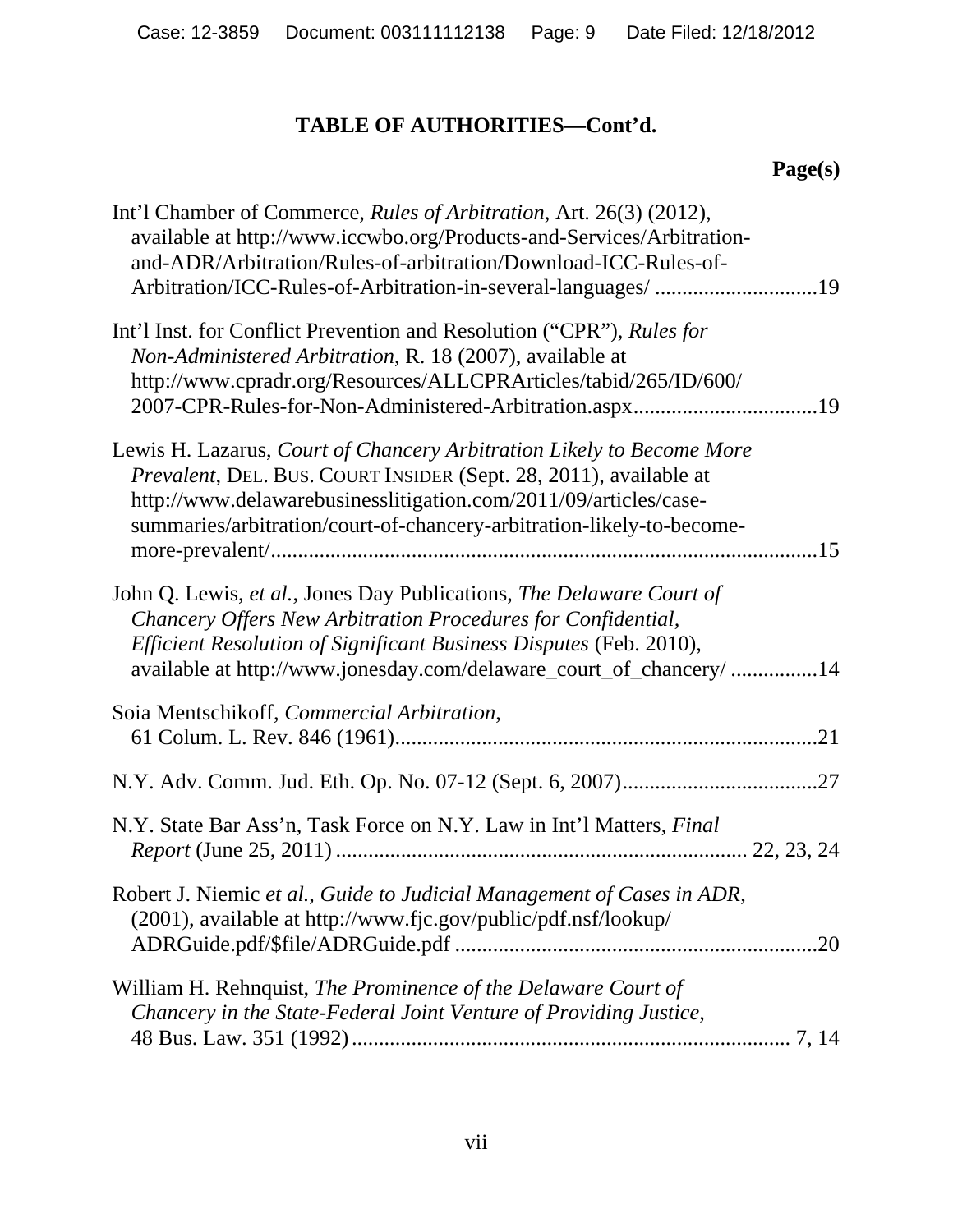| Lisa A. Rickard, Townhall.com, Our Broken Legal System and its Impact<br>on Competitiveness (June 27, 2008), available at http://townhall.com/<br>columnists/lisaarickard/2008/06/27/our_broken_legal_system_and_its_ |
|-----------------------------------------------------------------------------------------------------------------------------------------------------------------------------------------------------------------------|
| Heather Rogers, <i>Business-Killing Cuts to State Court Systems</i> , Cal. Bar J.<br>(Nov. 2012), available at<br>http://www.calbarjournal.com/November2012/TopHeadlines/TH1.aspx7                                    |
| Amy J. Schmitz, Untangling the Privacy Paradox in Arbitration,                                                                                                                                                        |
| United Nations Comm'n on Int'l Trade Law, Arbitration Rules, Art.<br>28(3) (2010), available at http://www.uncitral.org/pdf/english/<br>texts/arbitration/arb-rules-revised/arb-rules-revised-2010-e.pdf 19           |
| Vlad Vainberg, When Should Discovery Come with A Bill? Assessing                                                                                                                                                      |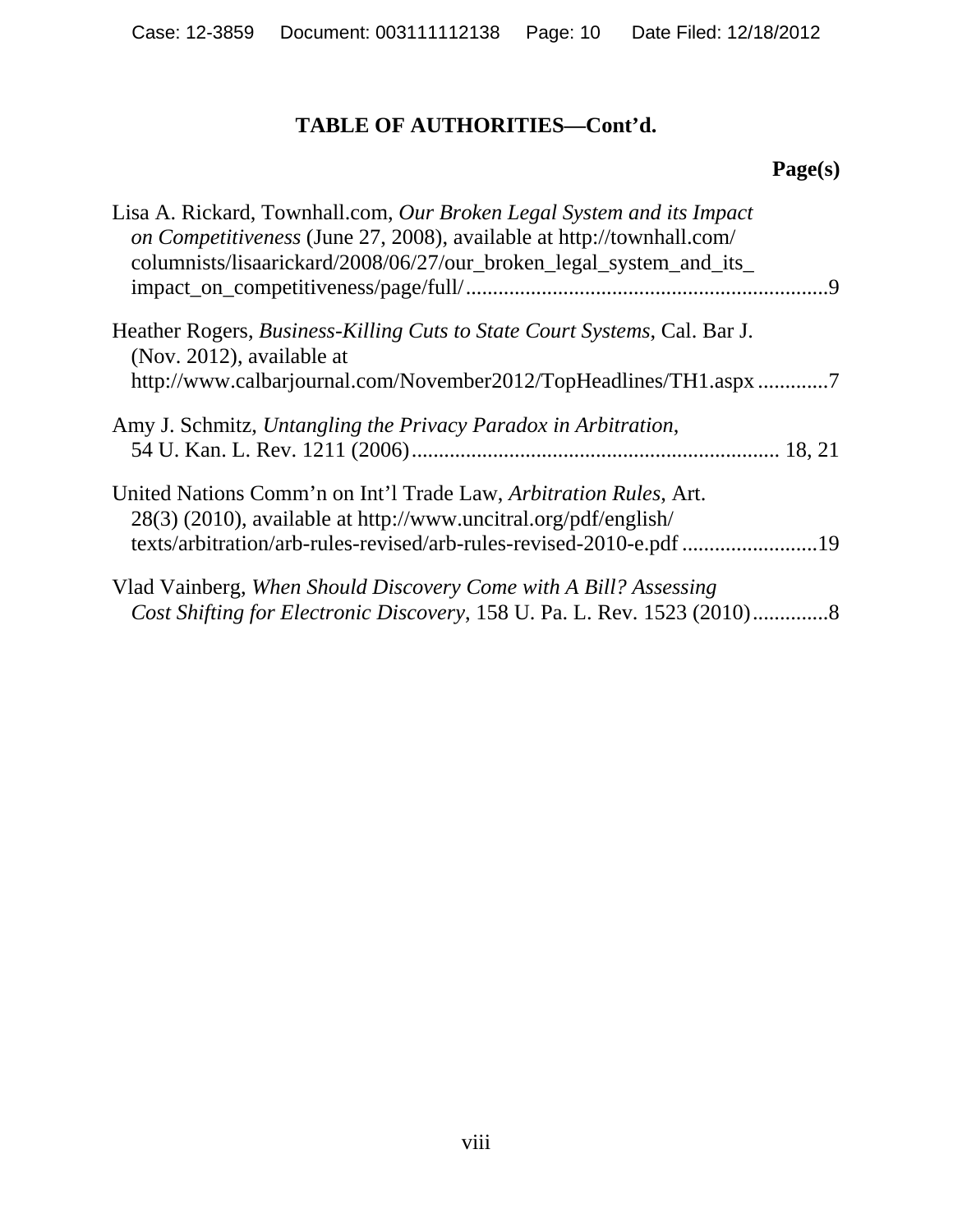#### **INTEREST OF** *AMICI CURIAE*<sup>1</sup>

 The Chamber of Commerce of the United States of America ("Chamber") is the world's largest business federation. It represents 300,000 direct members and indirectly represents the interests of more than 3 million businesses and professional organizations of every size, in every industry sector, and from every region of the country. For the past century, the Chamber has played a key role in advocating on behalf of its membership. To that end, the Chamber has filed *amicus curiae* briefs in many cases raising issues of vital concern to the nation's business community, including cases concerning the validity of arbitration agreements and procedures.

 The Business Roundtable ("BRT") is an association of chief executive officers ("CEOs") of leading U.S. companies with more than \$7.3 trillion in annual revenues and more than 16 million employees. The BRT was founded on the belief that businesses should play an active and effective role in the formation of public policy, and participate in litigation as *amicus curiae* in a variety of contexts where important business interests are at stake.

 This is such a case. Arbitration offers businesses an essential alternative to litigation. The required time and expense have increasingly rendered litigation

 $\overline{a}$ 

<sup>&</sup>lt;sup>1</sup> All parties have consented to the filing of this brief. No one besides *Amici*, their members, or their counsel authored the brief in whole or in part or contributed money that was intended to fund preparing or submitting the brief.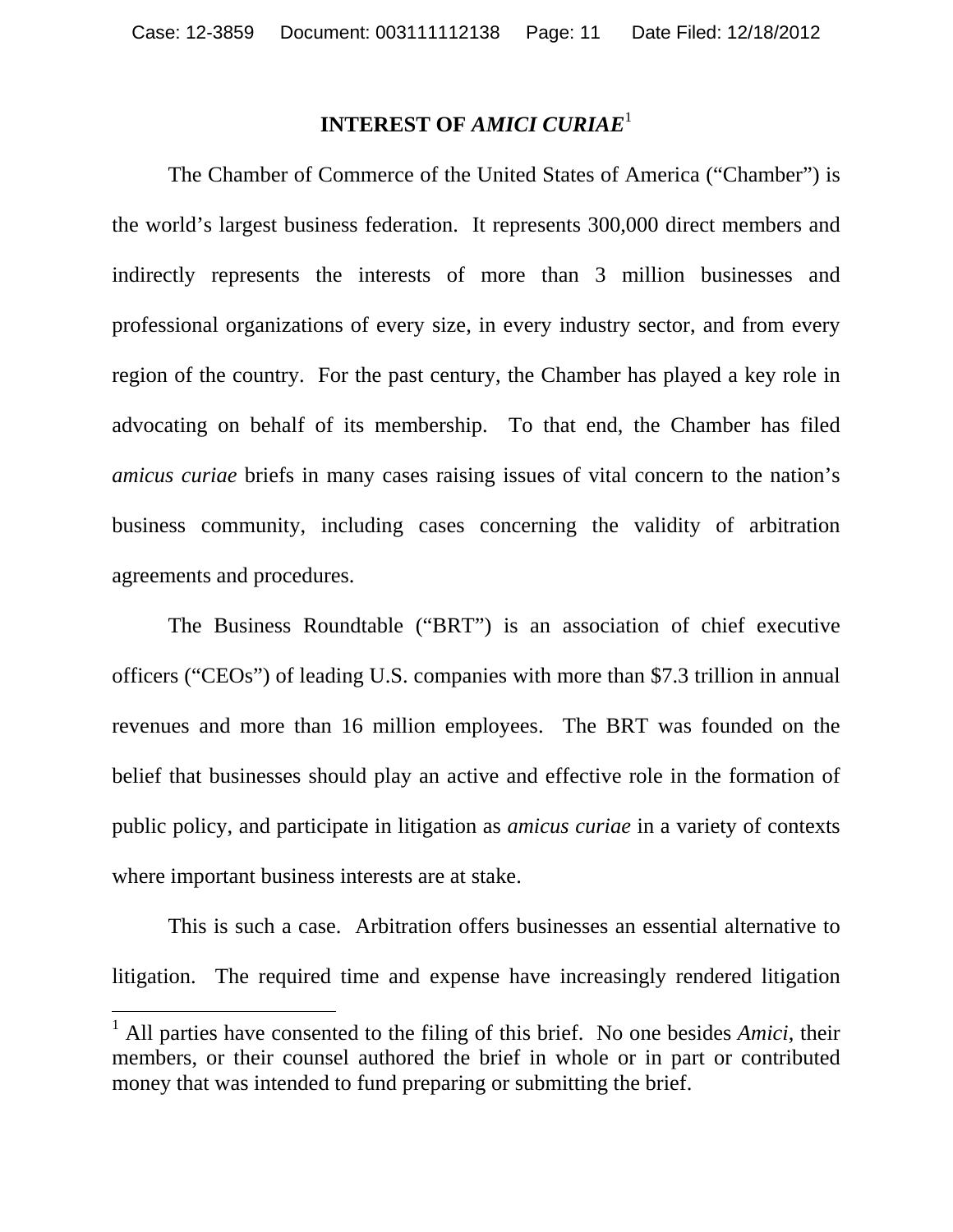impractical. Businesses need a venue where they can settle their disagreements fairly and efficiently. Arbitration by Court of Chancery judges is particularly promising. It bears all the virtues of traditional arbitration, including flexibility, informality, and cost effectiveness. And it has the added advantage of allowing companies to have their disputes resolved by experienced adjudicators with expertise in business law. *Amici*'s members have a strong interest in the availability of this forum and in the reversal of the judgment below.

#### **INTRODUCTION**

 Delaware has offered businesses a valuable alternative to civil litigation. Arbitration by Court of Chancery judges allows companies to resolve their disputes before experts in corporate law, but without the trammels and expense of drawnout litigation. The district court held that such arbitration must be conducted in public because it is tantamount to civil litigation—even though Delaware intended the arbitration as an *alternative* to, and *substitute* for, such litigation.

 The district court's conclusion is, we respectfully submit, deeply mistaken. Arbitration in the Court of Chancery is not litigation in the Court of Chancery by any other name. Instead, as Appellants explain, the two processes differ in myriad respects, not the least of which is that arbitration is consensual and, therefore, can be tailored to the parties' needs in ways litigation cannot be.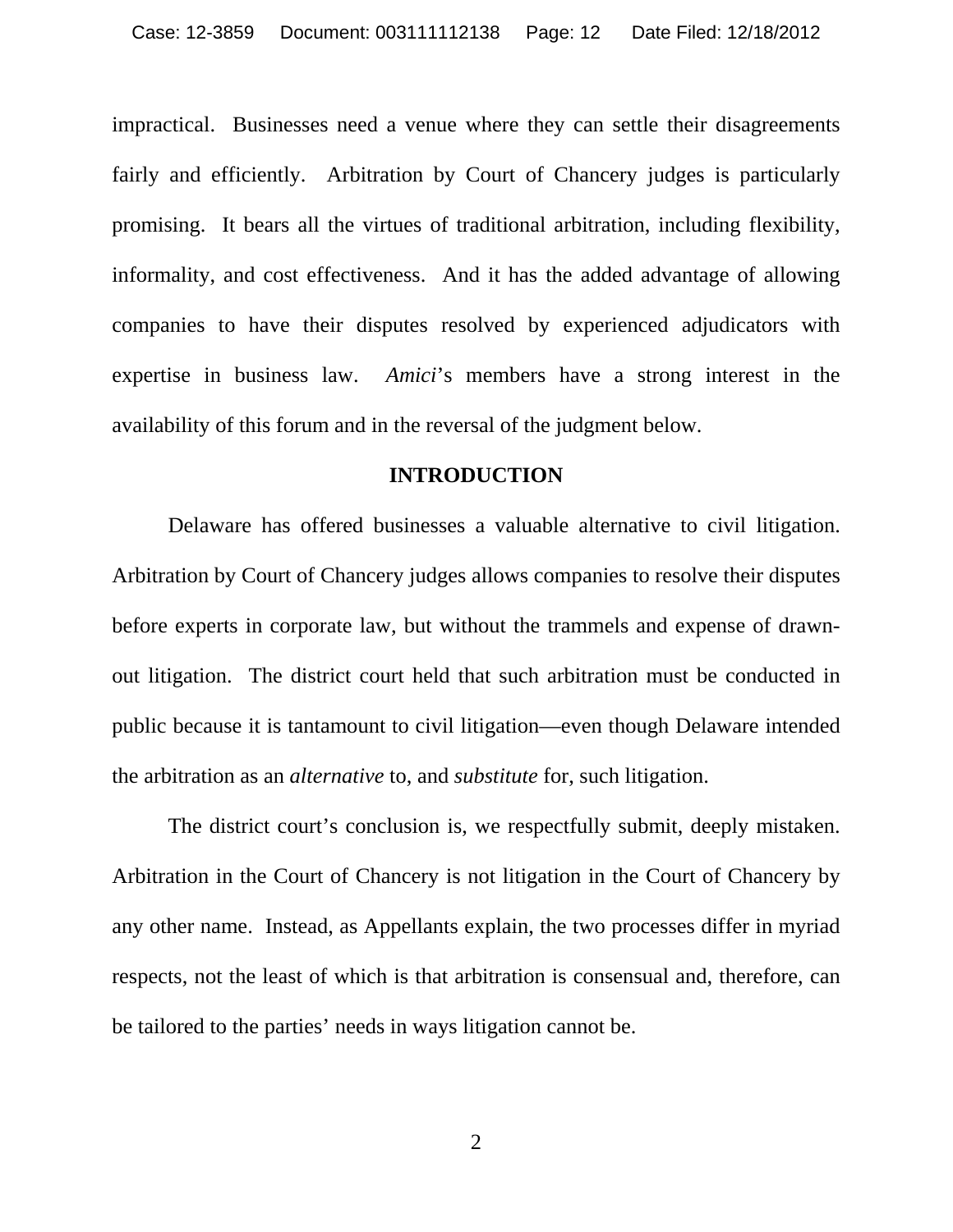To determine whether arbitration by Court of Chancery judges is subject to a limited public right of access, the Court applies the "experience and logic" test. *North Jersey Media Group, Inc.* v. *Ashcroft*, 308 F.3d 198, 206 (3d Cir. 2002). A key question arising under the logic prong of the test is what public benefit, if any, is served by requiring such arbitration to be conducted in the open. *Ibid.* Appellants persuasively explained below why the answer is none. Confidentiality is essential to arbitration. If arbitration by Court of Chancery judges were made public, then businesses that would otherwise avail themselves of it would turn instead to other non-public fora to resolve their disputes. Accordingly, whatever public benefit might accrue in theory from open arbitration proceedings in the Court of Chancery, *none* will be realized in practice. This consideration is central to the analysis under the logic prong, but the district court dismissed it as "speculation." *Delaware Coal. for Open Gov't* v. *Strine*, No. 1:11–1015, 2012 WL 3744718, at \*10 (D. Del. Aug. 30, 2012).

 The Chamber and BRT file this brief to apprise the Court that the "speculation" is entirely accurate. *Amici* are well suited to speak to the question. Their members represent the interests of millions of businesses and the CEOs of America's leading companies. They are precisely the entities Delaware expected to arbitrate in the Court of Chancery. And the Chamber and BRT can say, with confidence, that few if any businesses would participate if the arbitration were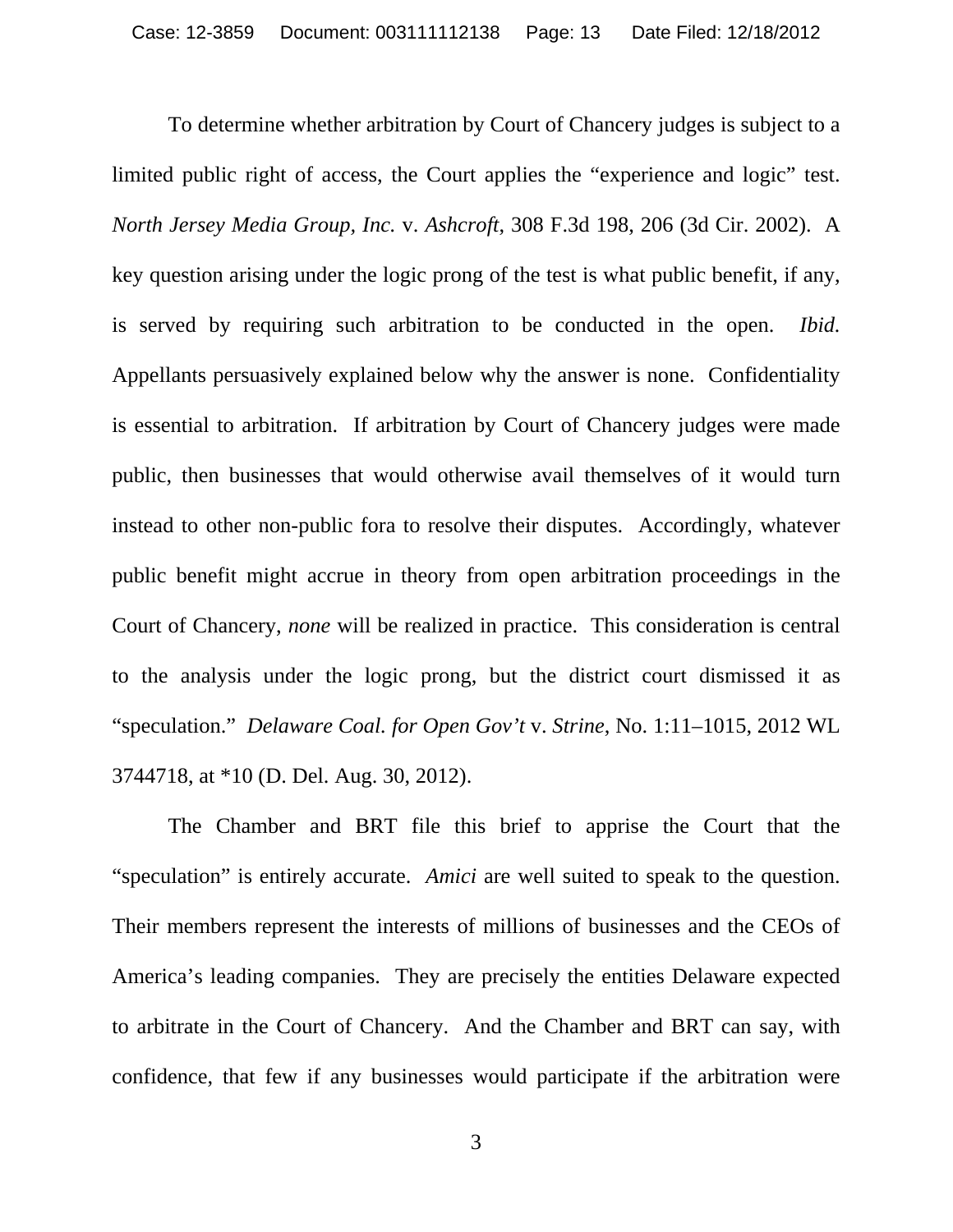public. The decision below thus denies businesses a promising alternative to cumbersome litigation—a cost, we explain, that equally injures the public—while not advancing any interest of openness.

 Our brief proceeds in four parts. Part I reviews why businesses often prefer arbitration to litigation. Part II explains why Court of Chancery arbitration in particular offers a promising venue to settle disputes efficiently, especially complex commercial ones. Part III explains why the decision below will deprive businesses and the public of the benefits to be gained by such arbitration, while not achieving any counterbalancing benefits of openness. And Part IV explains why the district court erred in conflating the arbitration proceeding with civil litigation.

 In short, everyone loses under the decision below, and does so unnecessarily. The judgment should be reversed.

#### **SUMMARY OF ARGUMENT**

 I. Courts, including the Supreme Court and this Court, have repeatedly recognized the advantages of arbitration as a method of dispute resolution. Litigation is often slow, rigid, subject to gamesmanship and abuse, and very expensive. Arbitration offers businesses a procedurally flexible and cost-effective alternative. It is therefore not surprising that businesses often arbitrate their most important disagreements.

4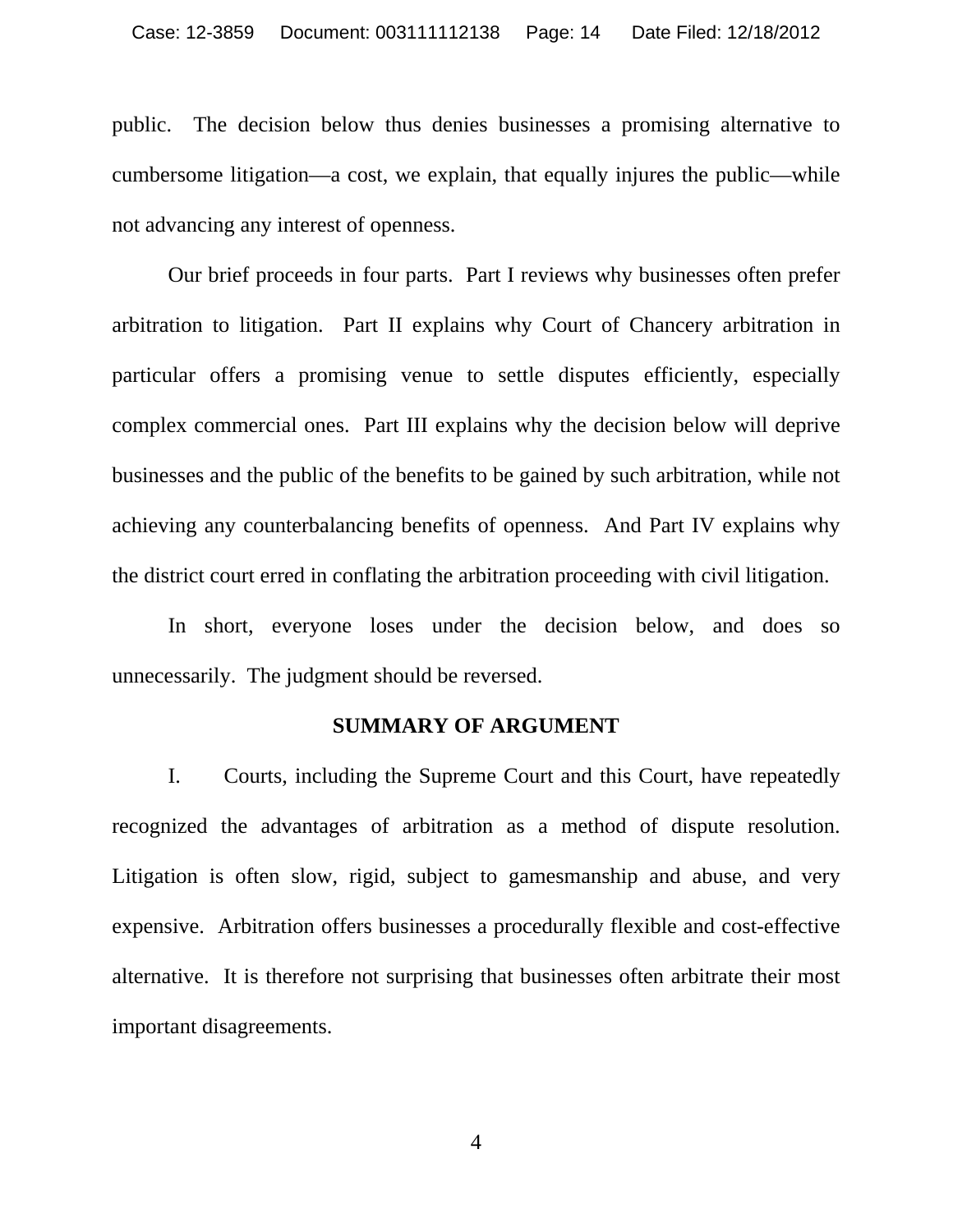II. Arbitration by Court of Chancery judges is particularly promising. The arbitration is consensual and confidential; allows parties to tailor discovery rules to their needs, control the production of information, and waive appellate review; is cost effective; and proceeds expeditiously. Most important, the arbitrators are experts in corporate law. Indeed, Delaware specifically designed the proceeding to resolve large, complex business and technology disputes. Cases involving consumers are expressly excluded.

 III. Requiring such arbitration to be conducted in the open will not advance any public interest, but it will impose substantial public cost. Confidentiality is an essential feature of arbitration, as reflected in uniform industry practice. Among other things, confidentiality prevents dissemination of trade secrets and sensitive financial information; prevents testimony from being taken out of context and used unfairly against a company; and allows parties to resolve disputes conclusively without setting precedent that will bind them or others in future cases. If arbitration before Court of Chancery judges were made public, few if any businesses would participate, and therefore no interest of openness would be advanced. But the costs to businesses and the public would be substantial. Businesses would lose the opportunity to adjudicate their disputes in an efficient forum, injuring not just businesses, but also their millions of shareholders and American financial markets generally. States will likewise lose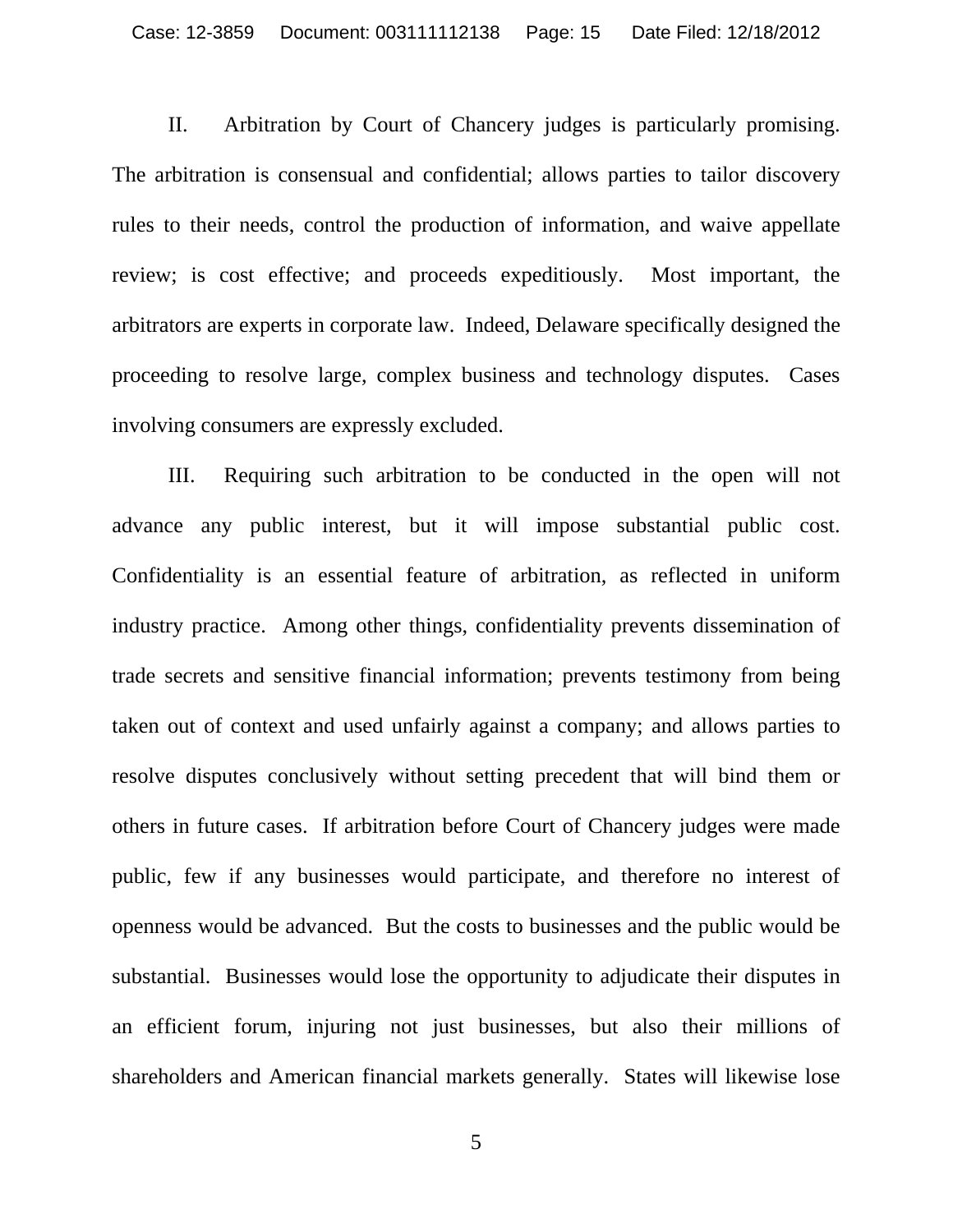the ability to innovate (and generate much-needed revenue) by adopting similar programs.

 IV. The district court held that confidential arbitration by Court of Chancery judges is unconstitutional because the court equated that process with civil litigation. Equating arbitration with litigation was error. Arbitration in the Court of Chancery is no different from classic arbitration except for the fact that the former is conducted by judges with extensive experience resolving business disputes. But that one distinction, which should be *lauded*, does not dispositively transform arbitration into litigation, as the district court held. This Court has made clear that the defining feature of arbitration is its consensual nature, which is true of arbitration by Court of Chancery judges and not true of litigation. Further, the district court's logic implies that *any* proceeding conducted by a judge and paid for with public funds is in effect civil litigation and therefore subject to a qualified right of public access. But that conclusion is clearly overbroad and would invalidate numerous state schemes, as well as the federal statute authorizing magistrate judges to arbitrate disputes.

#### **ARGUMENT**

#### **I. Arbitration Offers Businesses A Cost-Effective And Efficient Alternative To Litigation**

 The advantages of arbitration over litigation are well known and have been repeatedly recognized by courts, including the Supreme Court and this Court.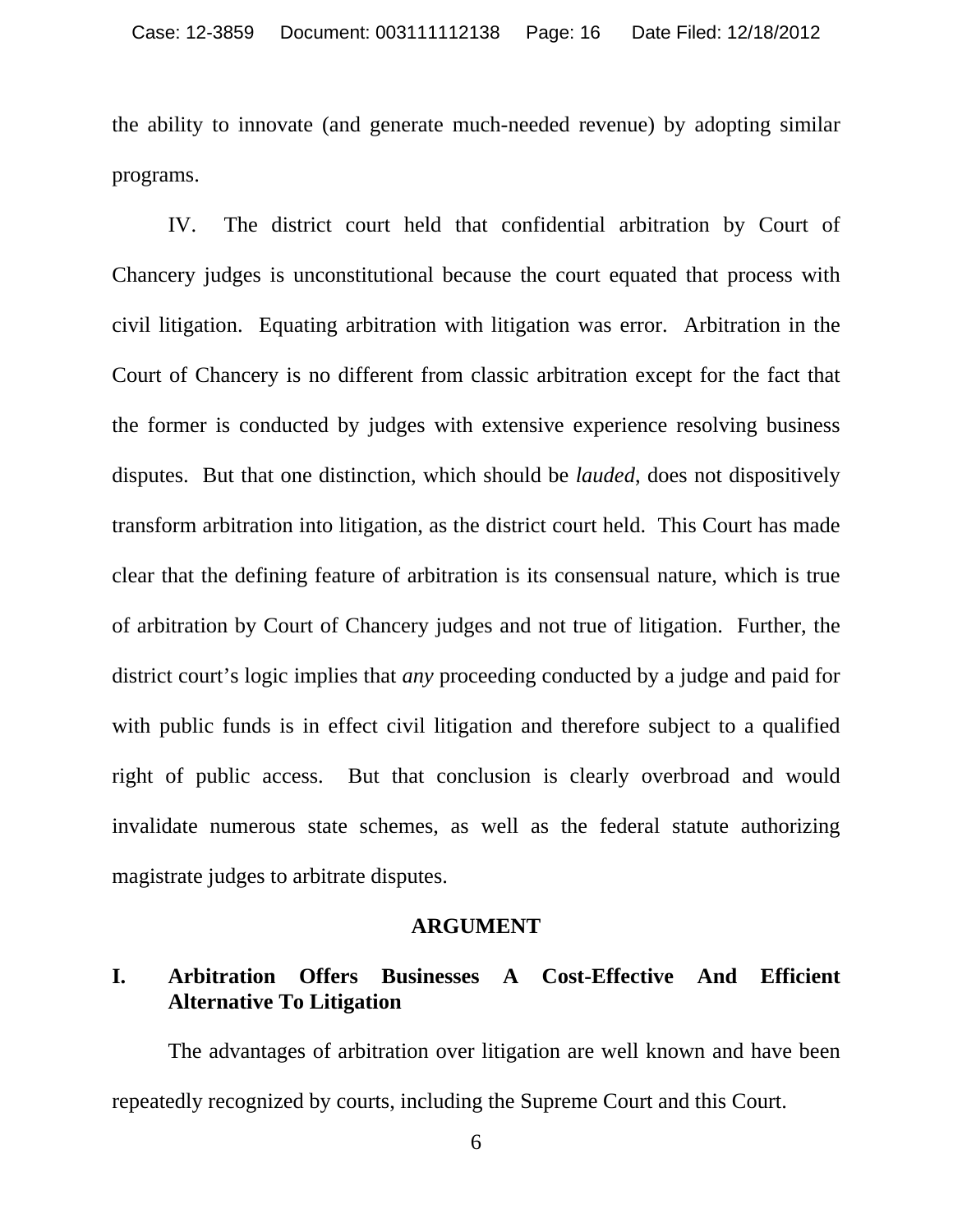Litigation is slow by design. Procedures must be formal to ensure that each party receives due process. The rules are many and are often subject to gamesmanship, if not abuse. Chronic judicial underfunding and understaffing only make matters worse. The result is that litigation is time consuming and expensive—often distressingly so.

 The statistics do not portend a different course any time soon. All but eight States reduced their courts' budgets between 2008 and 2011. Heather Rogers, *Business-Killing Cuts to State Court Systems*, Cal. Bar J. (Nov. 2012), available at http://www.calbarjournal.com/November2012/TopHeadlines/TH1.aspx (citing statistics from the National Center for State Courts). Not surprisingly, "since 2008, 29 states have seen an increase in case backlogs, and 15 states have experienced an increase in the time it takes for cases to go from filing through resolution." *Ibid.* The picture is no brighter in the federal courts, where in 2011 the average civil case took 23.4 months just for trial *to begin*, and where 23% of all civil cases pending were pending for two or more years. Admin. Office of the U.S. Cts., *2011 Annual Report of the Director: Judicial Business of the United States Courts*, Tables C-5, C-6 (2012); see also William H. Rehnquist, *The Prominence of the Delaware Court of Chancery in the State-Federal Joint Venture of Providing Justice*, 48 Bus. Law. 351, 355 (1992) ("The litigation explosion which has taken place over [the past twenty-five years] has profoundly affected federal courts just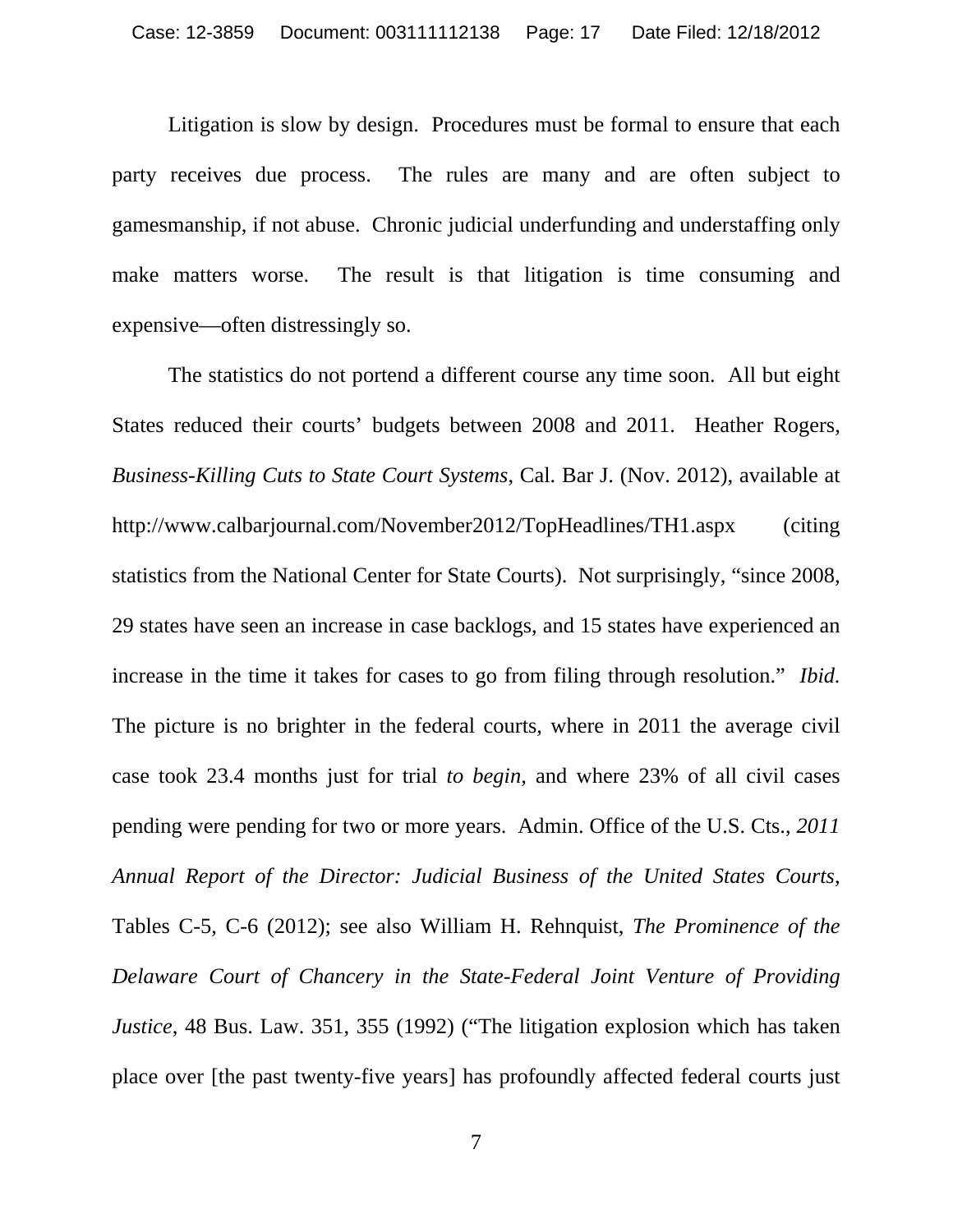as it has state courts. The number of federal judgeships has more than doubled in that time, but that increased number of judges work much harder than their predecessors in the often vain hope of simply staying abreast of the vast increase in criminal and civil jurisdiction which Congress has conferred on them."). All told, having the judiciary resolve a dispute under traditional litigation procedures requires an investment of time and uncertainty that can easily approach a halfdecade. When the dispute concerns critically important business issues that implicate millions or even billions of dollars, not to mention jobs that might be at stake, that uncertainty is a serious problem.

 But time and uncertainty are just two of the costs of civil litigation today. The advance of electronic discovery, in particular, has made litigation exceedingly expensive. See, *e.g.*, Vlad Vainberg, *When Should Discovery Come with A Bill? Assessing Cost Shifting for Electronic Discovery*, 158 U. Pa. L. Rev. 1523, 1533– 34 (2010) ("[L]itigants spent \$2.79 billion on electronic discovery in 2007, an increase of 43% over 2006."); *Swanson* v. *Citibank, N.A.*, 614 F.3d 400, 411 (7th Cir. 2010) ("With the electronic archives of large corporations or other large organizations holding millions of emails and other electronic communications, the cost of discovery to a defendant has become in many cases astronomical."). This is particularly unfortunate in today's economic climate, where scarce resources spent on attorneys, experts, and other litigation professionals could be put to more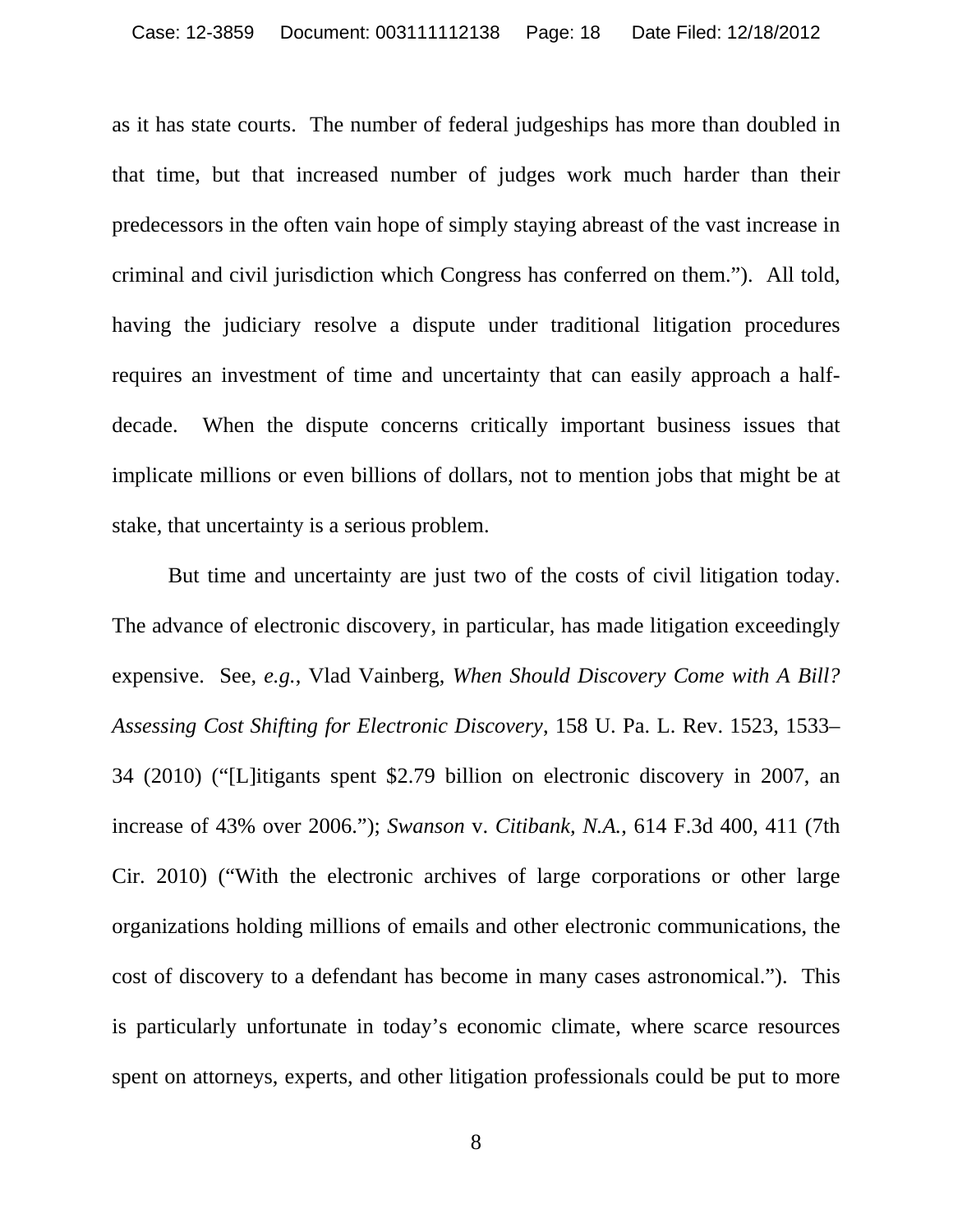productive uses elsewhere. See, *e.g.*, Lisa A. Rickard, Townhall.com, *Our Broken Legal System and its Impact on Competitiveness* (June 27, 2008), available at http://townhall.com/columnists/lisaarickard/2008/06/27/our\_broken\_legal\_system\_ and its impact on competitiveness/page/full/ ("[C]ompanies are diverting resources from productive purposes into legal and settlement costs. Using a large company as an example, the drug maker Wyeth spent \$25 billion on legal costs and reserves between 1999 and 2004, but only invested \$19 billion in researching and developing new life-saving or life-improving pharmaceuticals.").

 In view of these problems, arbitration is often an effective alternative to civil litigation. Litigation is slow, but arbitration can be quick. Litigation is formal, but arbitration can be flexible. Litigation is expensive, but arbitration can be cost effective. As the Supreme Court recently summarized, arbitration "allow[s] for efficient, streamlined procedures tailored to the type of dispute. It can be specified, for example, that the decisionmaker be a specialist in the relevant field, or that proceedings be kept confidential to protect trade secrets. And the informality of arbitral proceedings is itself desirable, reducing the cost and increasing the speed of dispute resolution." *AT&T Mobility LLC* v. *Concepcion*, 131 S. Ct. 1740, 1749 (2011); see also, *e.g.*, *Preston* v. *Ferrer*, 552 U.S. 346, 357 (2008) ("A prime objective of an agreement to arbitrate is to achieve streamlined proceedings and expeditious results." (internal quotation marks omitted));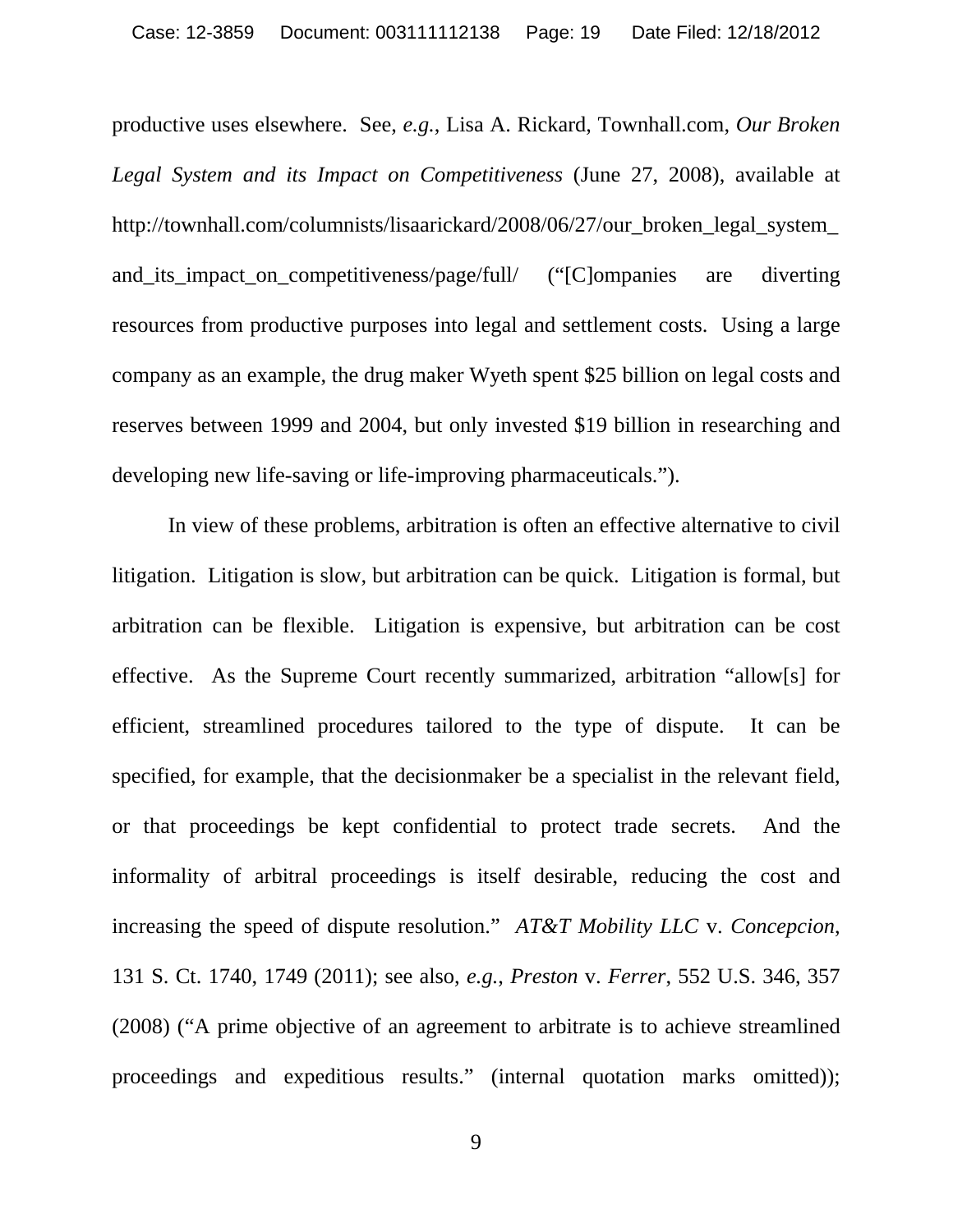*Mitsubishi Motors Corp.* v. *Soler Chrysler-Plymouth, Inc.*, 473 U.S. 614, 628 (1985) ("[Arbitration] trades the procedures and opportunity for review of the courtroom for the simplicity, informality, and expedition of arbitration."); *Hay Group, Inc.* v. *E.B.S. Acquisition Corp.*, 360 F.3d 404, 409 (3d Cir. 2004) (recognizing "arbitration's goal of resolving disputes in a timely and cost efficient manner" (internal quotation marks omitted)); *Hays & Co.* v. *Merrill Lynch, Pierce, Fenner & Smith, Inc.*, 885 F.2d 1149, 1158 n.15 (3d Cir. 1989) ("Many authorities have argued that arbitration is a less costly and quicker dispute resolution process").

 In light of the comparative advantages of arbitration, businesses frequently prefer it to litigation. In 2010, for example, the American Arbitration Association alone conducted more than 143,000 alternative dispute resolution proceedings, including arbitration. See Mark E. Appel, *Taking Your Case to the International Centre for Dispute Resolution*, at 14 n.2, available at http://www.adr.org/aaa/ShowPDF?doc=ADRSTG\_002580 (last visited Dec. 3, 2012); see also, *e.g.*, AAA, *2011 President's Letter & Financial Statements*, 5 (May 2012), available at http://www.adr.org/aaa/ShowPDF?doc= ADRSTG\_019403 (in 2011, "[t]here were record numbers of international case filings," and "[t]echnology filings increased 29% and large complex cases in particular rose 33%"); Financial Industry Regulatory Authority, FINRA Dispute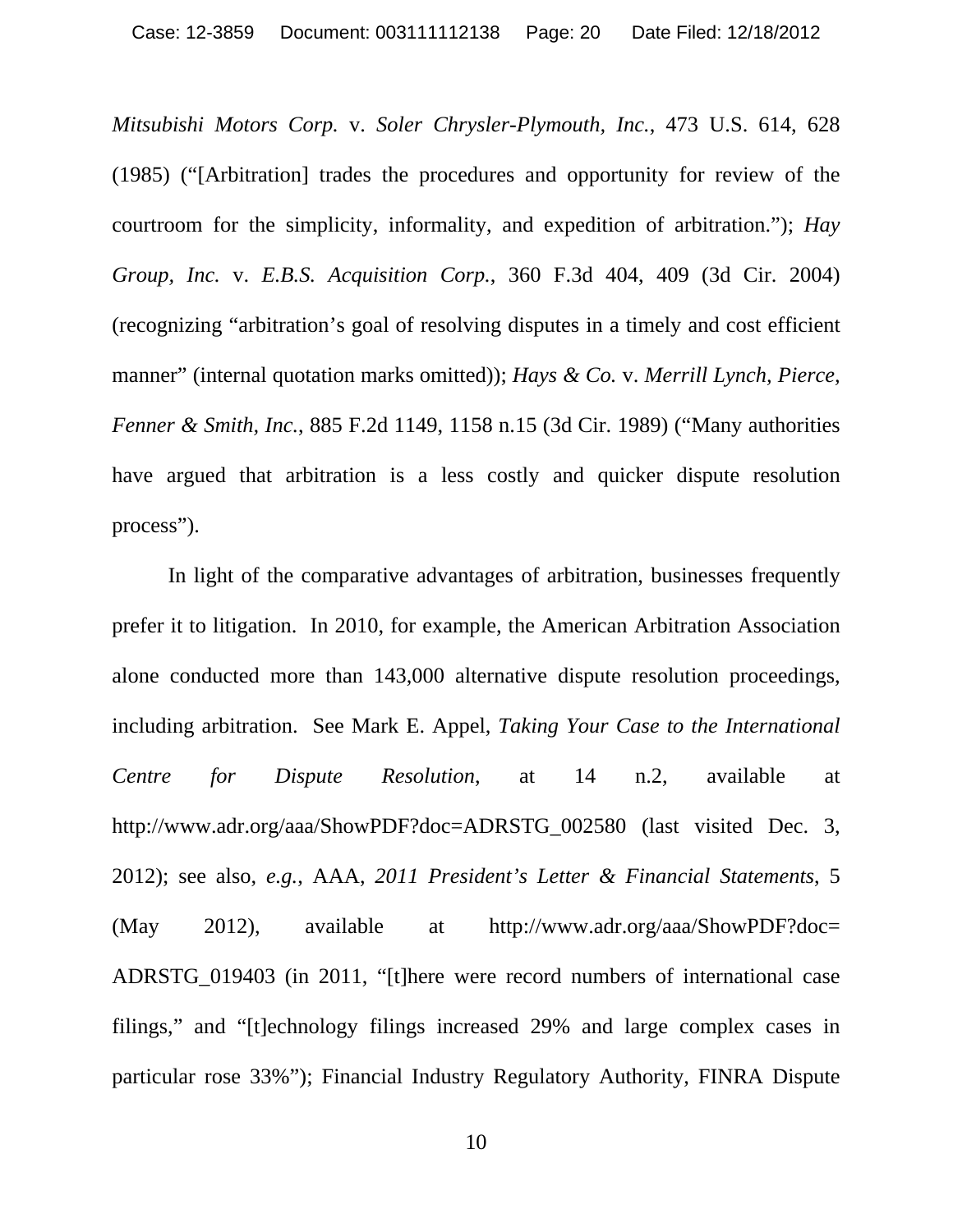Resolution, *Dispute Resolution Statistics*, available at http://www.finra.org/ArbitrationAndMediation/FINRADisputeResolution/Addition alResources/Statistics/index.htm (last visited Dec. 3, 2012) (noting thousands of securities arbitration cases filed each year between 1997 and 2012). Notably, these figures *understate* the popularity of arbitration because they do not account for the large number of commercial agreements that contain arbitration clauses but that have not given rise to an arbitrable controversy. See generally Christopher R. Drahozal & Stephen J. Ware, *Why Do Businesses Use (or Not Use) Arbitration Clauses?*, 25 Ohio St. J. on Disp. Resol. 433, 463–67 (2010) (discussing the numerous industries that benefit from arbitration agreements).

#### **II. Arbitration By Court Of Chancery Judges Is Especially Promising In Light Of The Judges' Expertise Resolving Complex Business Disputes**

 Arbitration by Court of Chancery judges replicates many of arbitration's most desirable features, and then adds unique advantages. Among the proceeding's attributes are its:

- *Voluntary nature*: Before parties may arbitrate, they must submit a petition for arbitration "contain[ing] a statement that all parties have consented to arbitration by agreement or stipulation." Del. Ch. Ct. R. 97(a)(3).
- *Flexibility of procedure*: The normal rules of judicial discovery are just a default. "The parties with the consent of the Arbitrator may change any of these arbitration rules by agreement and/or adopt additional arbitration rules." *Id.* R. 96(c); see also *id.* R. 97(f) (calling for a prehearing exchange of information but permitting the parties and the arbitrator to forgo such an exchange).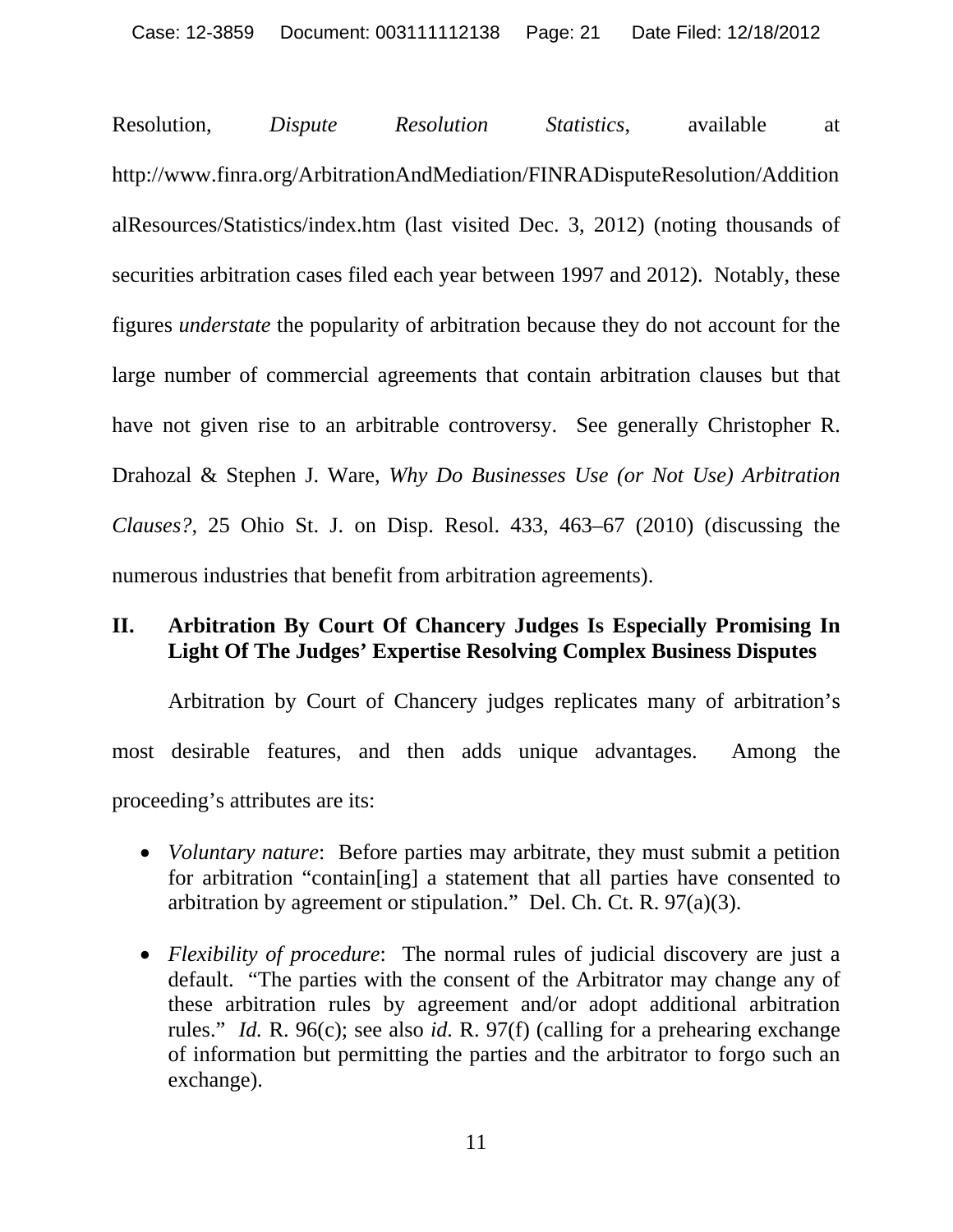- *Flexibility of remedy*: "The Arbitrator may grant any remedy or relief that the Arbitrator deems just and equitable and within the scope of any applicable agreement of the parties. In addition to a final award, the Arbitrator may make other decisions, including interim, interlocutory, or partial rulings, orders and awards." *Id.* R. 98(f)(1)–(2).
- *Flexibility of review*: Appeal of an arbitration award is taken to the Delaware Supreme Court, which reviews the award under the circumscribed criteria of the Federal Arbitration Act, 9 U.S.C. § 10(a). See 10 Del. C. § 349(c). However, the parties may waive their right of appeal and agree that the arbitration award is final and binding. *Id.* § 351. The Delaware legislature explained the benefit of this alternative: "In many matters, parties desire an answer and their dispute is narrow enough that even if they cannot settle, they are willing to agree in advance to live with the outcome rendered by the trial court. This section would give parties that voluntary option." H.B. 49, 145th Gen. Assem. (Del. 2009).
- *Confidentiality*: The filing of the initial petition requesting arbitration, as well as the ensuing proceedings, are conducted in confidence. Del. Ch. Ct. R. 97(a)(4), 98(b). "Arbitration hearings are private proceedings such that only parties and their representatives may attend, unless all parties agree otherwise. . . . All memoranda and work product contained in the case files of an Arbitrator are confidential. Any communication made in or in connection with the arbitration that relates to the controversy being arbitrated, whether made to the Arbitrator or a party, or to any person if made at an arbitration hearing, is confidential." *Id.* § 98(b). The record is not made public unless and until an appeal is taken to the Delaware Supreme Court. See 10 Del. C. § 349(b); Del. Ch. Ct. R. 97(a)(4).
- *Efficiency*: The arbitration is conducted with characteristic alacrity. A preliminary conference "shall occur" within 10 days of the commencement of arbitration (unless the parties and Arbitrator agree otherwise). *Id.* § 97(c). Then, a "preliminary hearing shall take place as soon as practicable" thereafter. *Id.* § 97(d). In all events, the "arbitration hearing generally will occur no later than 90 days following receipt of the petition." *Id.* § 97(e). Further, "[a]t least one representative of each party with an interest in the issue or issues to be arbitrated and with authority to resolve the matter must participate in the arbitration hearing." *Id.* § 98(a).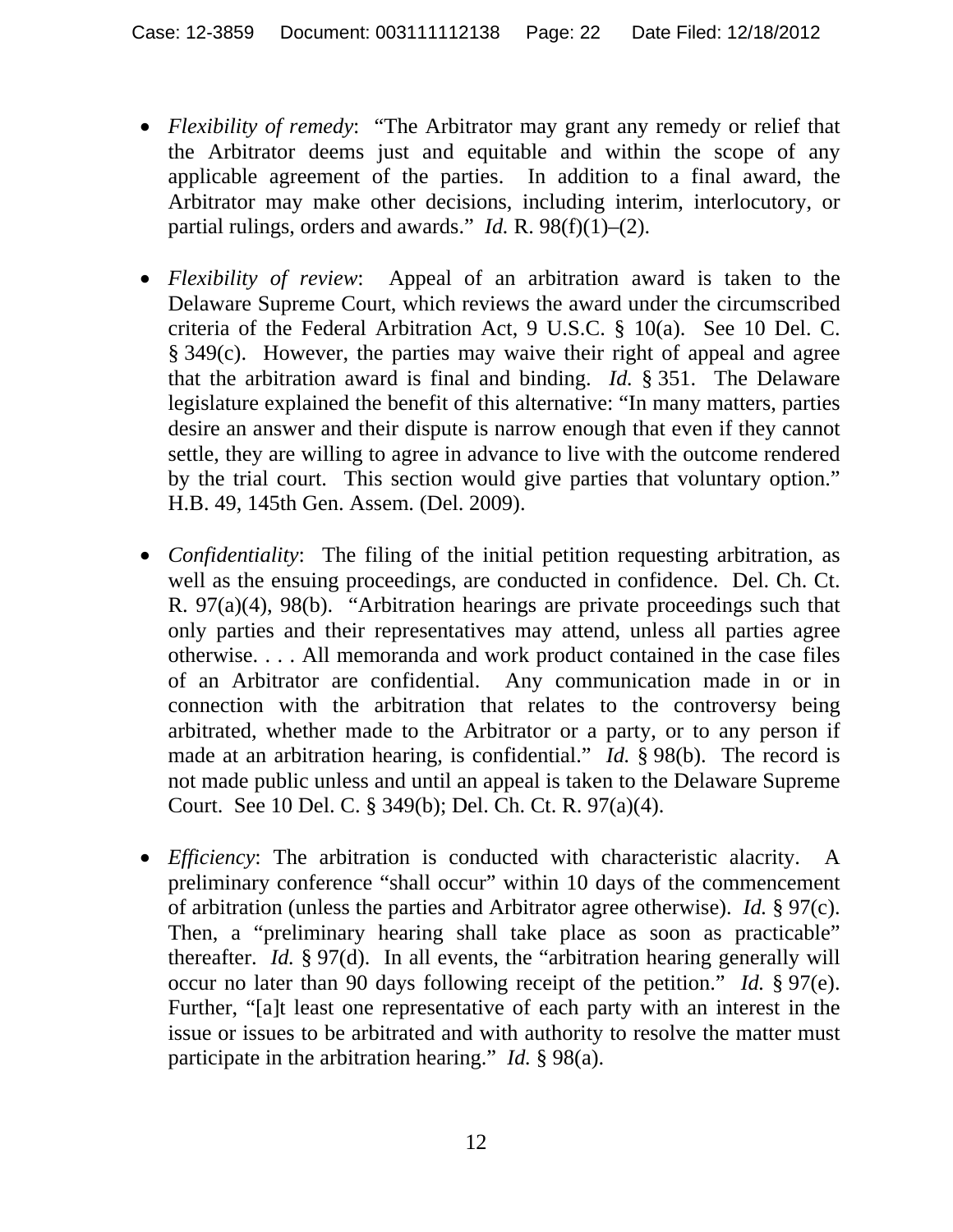- *Reasonable cost*: The fee to initiate an arbitration proceeding is \$12,000. There is an additional per-day fee of \$6,000 for each day of arbitration after the first day. Those fees are equally divided among the parties.
- *Integration of other alternative dispute mechanisms*: The arbitration proceeding is designed to encourage settlement and to move seamlessly into mediation, should the parties desire it. See *id.* § 98(e) ("The parties may agree, at any stage of the arbitration process, to seek the assistance of the Arbitrator in reaching settlement with regard to the issues identified in the petition prior to a final decision from the Arbitrator."); *id.* § 98(d) ("The parties may agree at any stage of the arbitration process to submit the dispute to the Court for mediation.").

 The features just discussed are advantageous in their own right. But what makes Delaware's innovation particularly promising is the identity of the arbitrators: judges who are expert in business law. See *id.* § 96(d)(2). As a leading scholar recently explained:

Delaware judges and its courts are already renowned for their expertise in these matters. And with these provisions, the courts arbitrate not only commercial and corporate matters but also intellectual property disputes, adding some technology expertise. . . .

In some ways the arbitration provisions may be a victim of Delaware's success. The court's five Chancery Court judges are really the best in the country at adjudicating corporate law disputes involving shareholders. The reason is not only their competence but their experience in deciding these matters.

Steven M. Davidoff, *The Life and Death of Delaware's Arbitration Experiment*,

N.Y. TIMES (Aug. 31, 2012), available at http://dealbook.nytimes.com/ 2012/08/31/the-life-and-death-of-delawares-arbitration-experiment/. Chief Justice Rehnquist conferred similar praise on the occasion of the bicentennial of the Court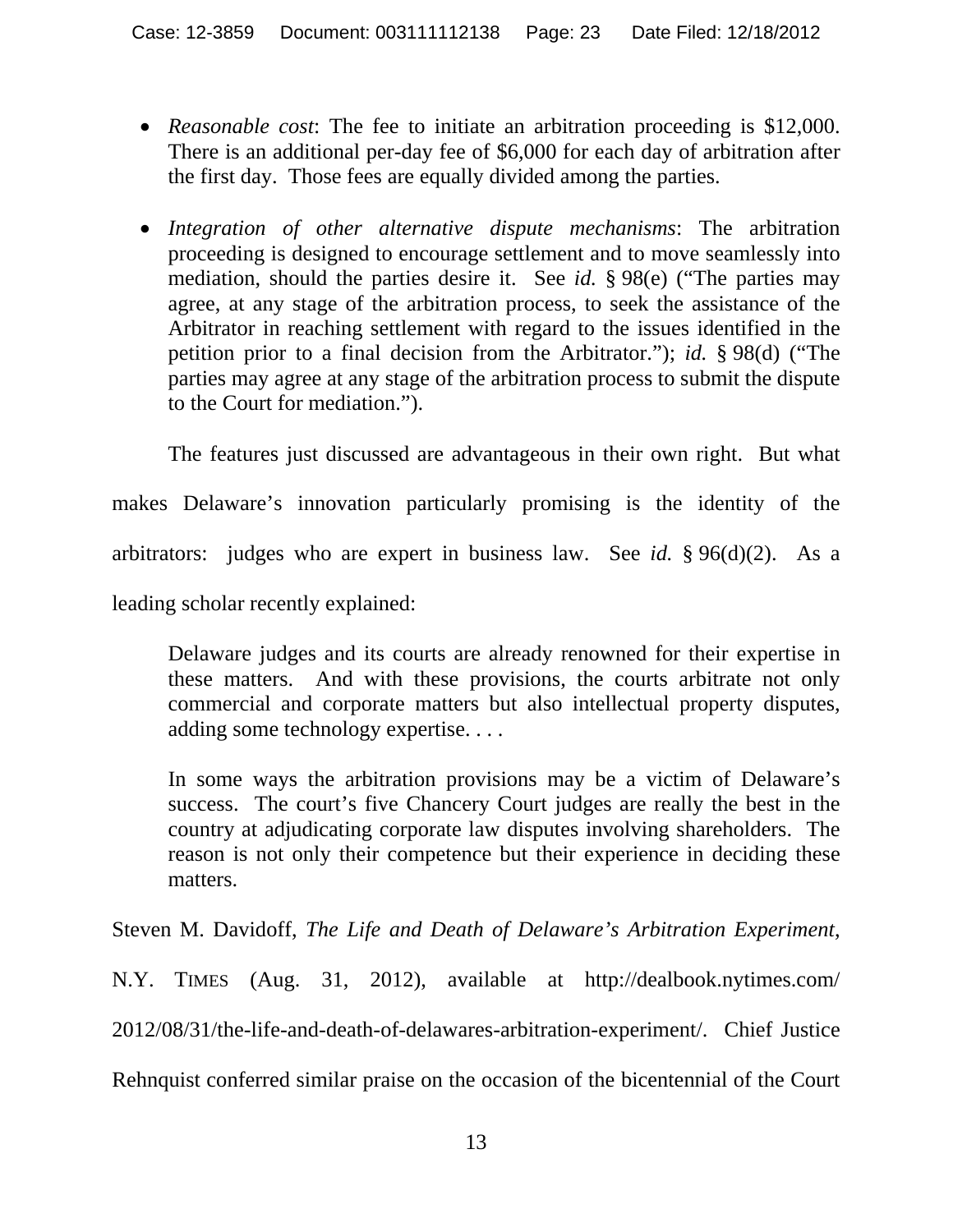of Chancery: "The Delaware state court system has established its national preeminence in the field of corporation law due in large measure to its Court of Chancery. Because the Court of Chancery, by design, has no jurisdiction over criminal and tort cases . . . corporate litigation can proceed quickly and effectively. The Delaware Supreme Court, similarly, is poised to act quickly in important corporate cases." Rehnquist, *supra*, 48 Bus. Law. at 354.

 Delaware designed the arbitration proceeding specifically to take advantage of the Chancellor's and Vice Chancellors' corporate-law expertise. Consumer disputes are expressly excluded from the court's jurisdiction. Del. Ch. Ct. R.  $97(a)(3)$ . Instead, the proceeding is geared toward "business-to-business disputes" about major contracts, joint ventures, or technology." H.B. 49, 145th Gen. Assem. (Del. 2009); see also Del. Ch. Ct. R. 96(b) ("In the case of business disputes involving solely a claim for monetary damages, a matter will be eligible for arbitration only if the amount in controversy exceeds one million dollars."); John Q. Lewis, *et al.*, Jones Day Publications, *The Delaware Court of Chancery Offers New Arbitration Procedures for Confidential, Efficient Resolution of Significant Business Disputes* (Feb. 2010), available at http://www.jonesday.com/ delaware\_court\_of\_chancery/ ("While many court-sponsored arbitration programs have been targeted at smaller cases in an effort to reduce the strain on a court's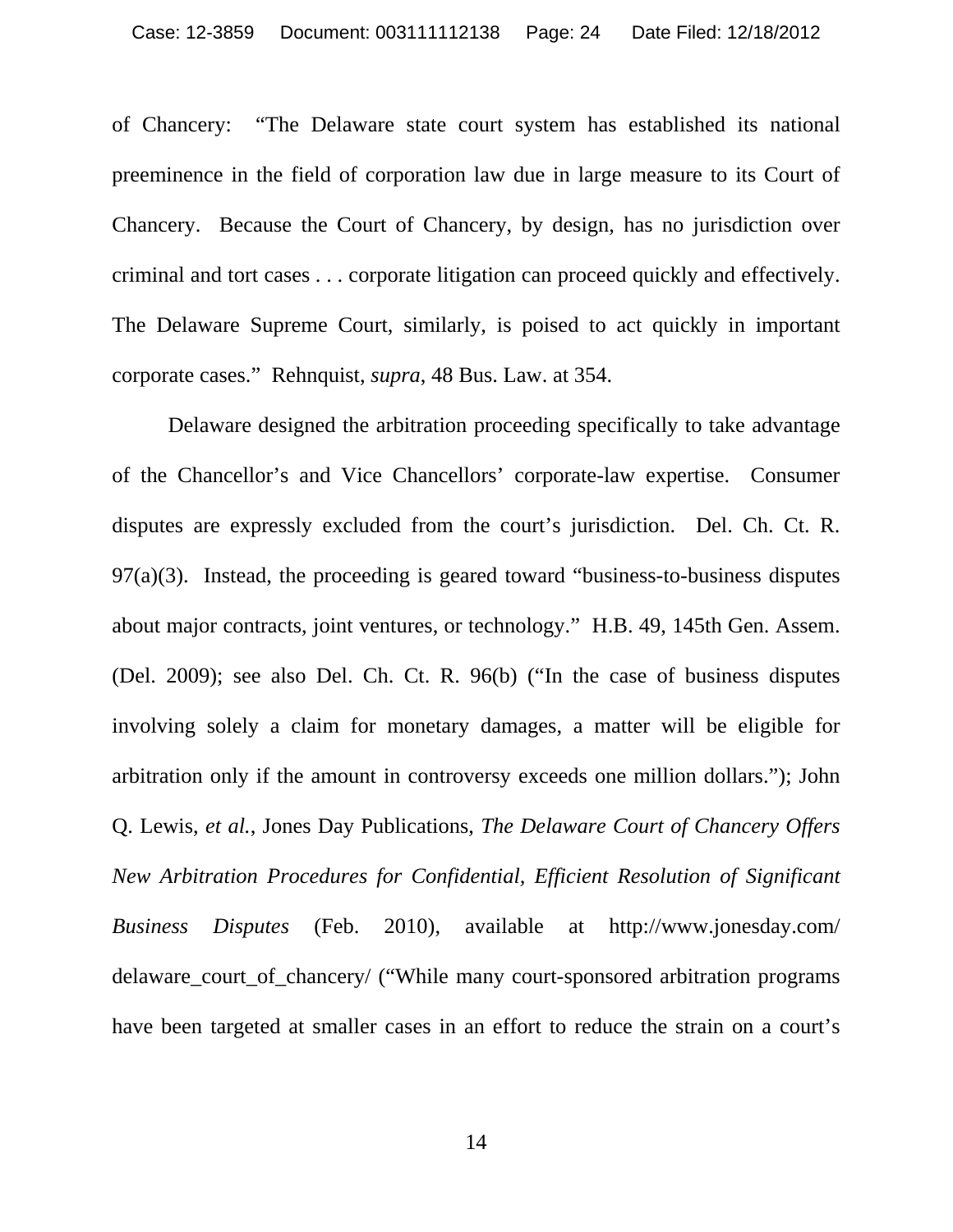docket, this program is aimed specifically at the large, complex corporate and commercial cases in which the Court of Chancery has established expertise.").

 In sum, Delaware has offered an important addition to the roster of alternative dispute resolution mechanisms, one marked by "[e]fficiency, confidentiality, [and] first-rate decision-makers experienced in resolving complex business disputes." Lewis H. Lazarus, *Court of Chancery Arbitration Likely to Become More Prevalent*, DEL. BUS. COURT INSIDER (Sept. 28, 2011), available at http://www.delawarebusinesslitigation.com/2011/09/articles/case-

summaries/arbitration/court-of-chancery-arbitration-likely-to-become-moreprevalent/.

#### **III. Because Confidentiality Is Essential To Arbitration, Businesses Will Not Arbitrate Publicly Before Court Of Chancery Judges, Thus Vitiating Any Benefits Of Openness, While Imposing Substantial Public Cost**

 In light of the promise that arbitration by Court of Chancery judges holds for resolving complex disputes quickly and competently, the district court's decision striking down the proceeding is deeply disappointing. It is also erroneous under the controlling "experience and logic" test. We limit our discussion to the logic prong of the test, because that is where *Amici* (in their respectful view) can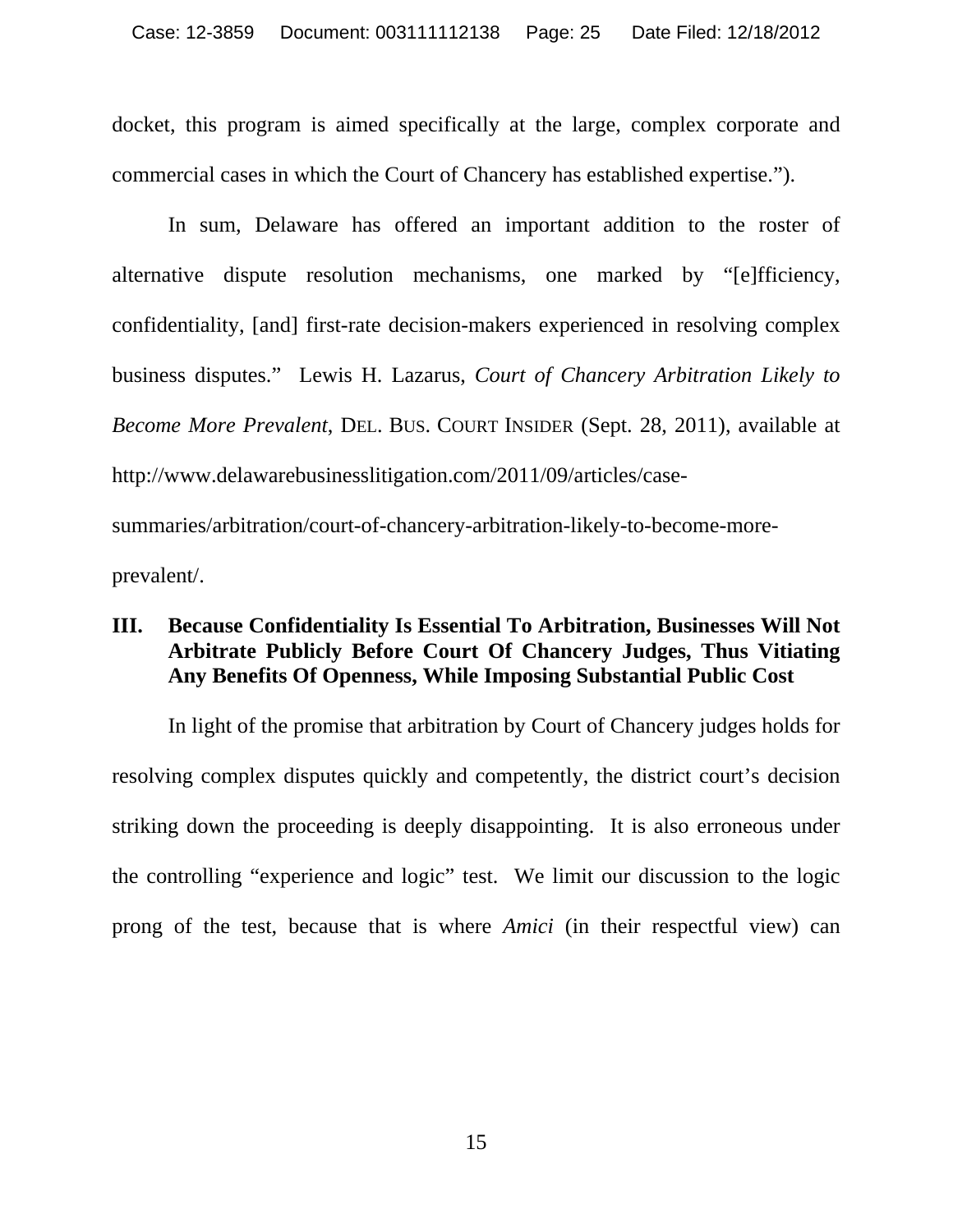advance the Court's understanding by sharing the perspective of the businesses that are the intended participants in the proceeding.<sup>2</sup>

 The logic prong asks a straightforward question: "'whether public access plays a significant positive role in the functioning of the particular process in question.'" *North Jersey Media*, 308 F.3d at 216 (quoting *Press-Enterprise Co.* v. *Super. Ct. of Cal.*, 478 U.S. 1, 8 (1986)). The answer here is equally straightforward: No. Requiring public access will not "pla[y] a significant positive role in the functioning" of Court of Chancery arbitration because, if such arbitration were made public, few if any businesses would participate in it. Instead, they would turn to alternative arbitral tribunals. The arbitration proceeding therefore would not "functio[n]" at all.

 Analysis under the logic prong must begin by recognizing that Court of Chancery arbitration differs in a key respect from most, if not all, of the other processes the Supreme Court or this Court has considered under the "experience and logic" test. The difference is that it (like all arbitration) is *entirely consensual*. See Part II, *supra*. In other processes, such as litigation or administrative proceedings, the analysis begins from the premise that the process will inevitably

 $\overline{a}$ 

 $2$  Prevailing under the logic prong is necessary, but not sufficient, for Plaintiff to satisfy its burden of proving a qualified First Amendment right of access to Court of Chancery arbitration; Plaintiff must also prevail under the experience prong. See *North Jersey Media*, 308 F.3d at 216 ("Even if we could find a right of access under the ... logic prong, absent a strong showing of openness under the experience prong . . . we would find no such [First Amendment] right here.").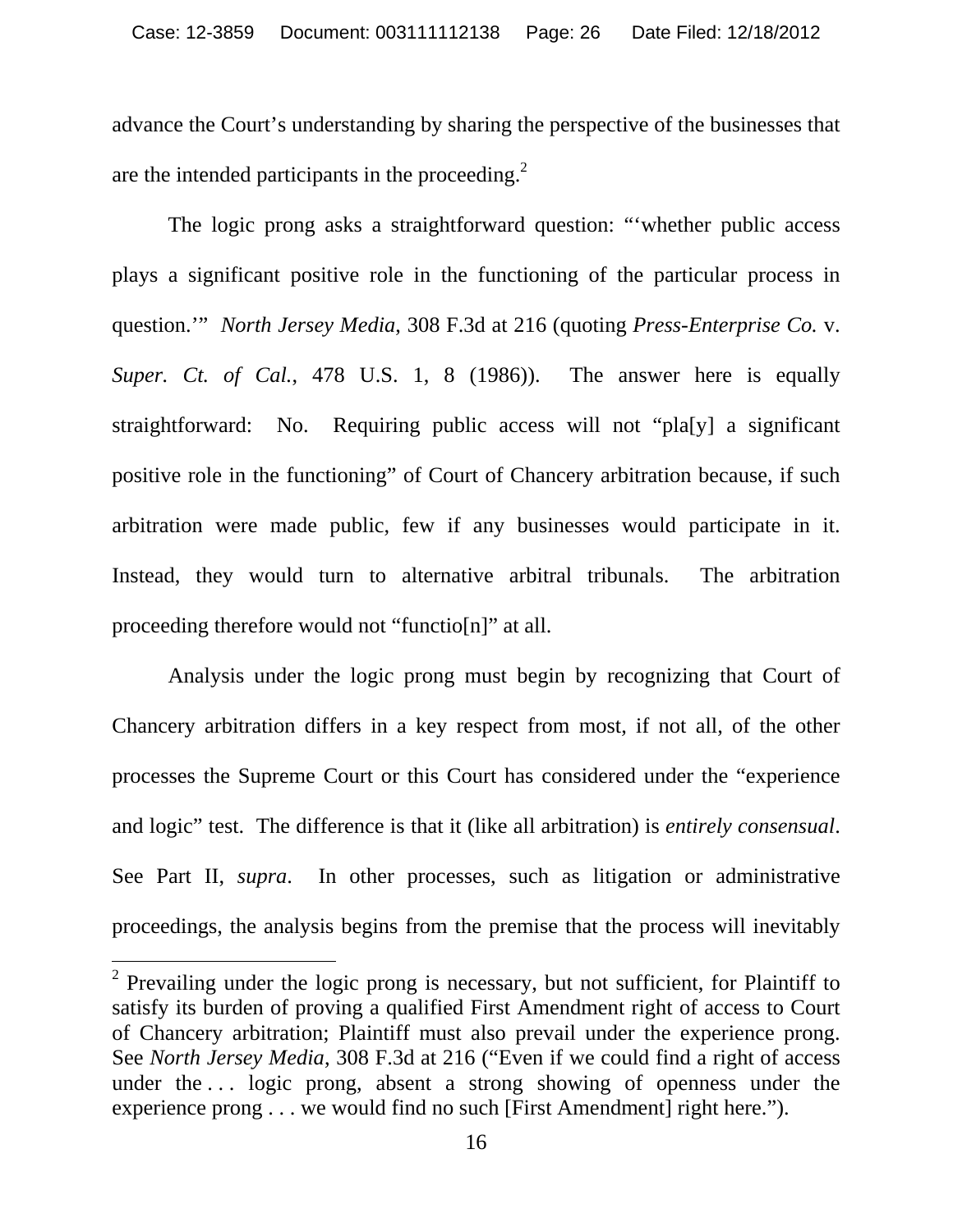occur—*i.e.*, a party, like it or not, *will be* haled into court or before an agency and the only question is whether the process must take place openly. Not so here. In arbitration, it takes two to tango, but only one to end the dance. If *any* party does not agree to arbitrate before Court of Chancery judges, the arbitration will not occur. See Del. Ch. Ct. R.  $97(a)(3)$  (requiring that "all parties" consent to arbitration).

 The prospect that openness will deter use of Court of Chancery arbitration is critical to the logic prong analysis, because that prong asks not only whether openness would play a positive role, but also whether openness would come at a cost. As this Court explained, "whenever a court has found that openness serves community values, it has concluded that openness plays a 'significant positive role' in that proceeding. But that cannot be the story's end, for to gauge accurately whether a role is positive, the calculus must perforce take account of the flip side the extent to which openness impairs the public good." *North Jersey Media*, 308 F.3d at 217; see also *ibid*. ("We note in this respect that, were the logic prong only to determine whether openness serves some good, it is difficult to conceive of a government proceeding to which the public would not have a First Amendment right of access."). Accordingly, under the logic prong, the Court must consider whether requiring openness would push Court of Chancery arbitration into disuse,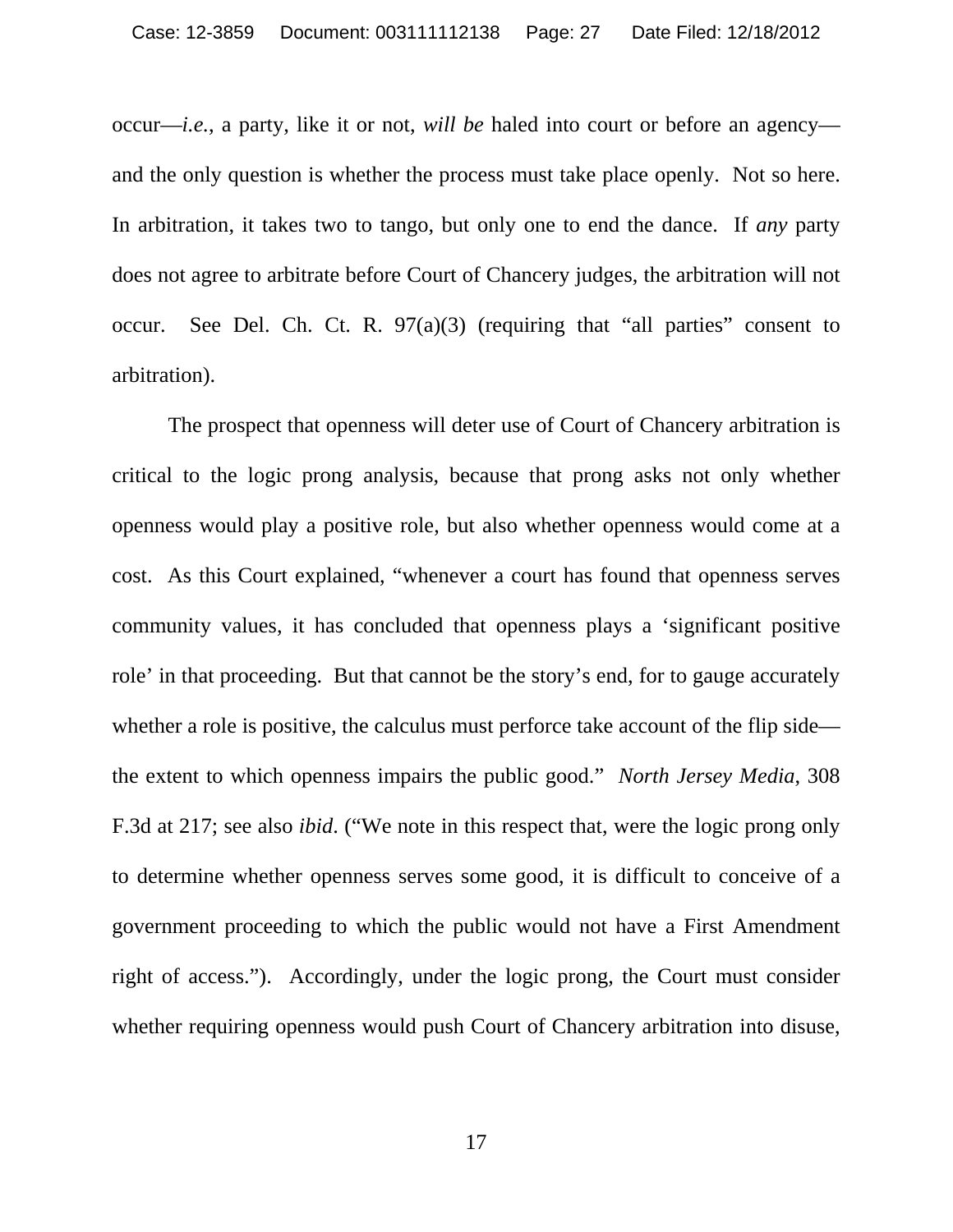and if so, whether such disuse would "impair[] the public good." *Ibid.* The answer to both questions is yes.

 As to the first question, there can be little doubt that companies would not arbitrate before Court of Chancery judges if the proceedings were made public. Confidentiality is essential to arbitration. Indeed, it is a main reason companies prefer to arbitrate rather than litigate. Among other things, confidentiality ensures that trade secrets and sensitive financial information are not divulged to competitors. See, *e.g.*, *Concepcion*, 131 S. Ct. at 1749. It avoids the hassle and uncertainty of litigating protective orders. It prevents testimony from being taken out of context and used unfairly to a company's disadvantage. It allows the parties to control what information is produced in the arbitration. It is generally less adversarial than litigation and therefore better able to preserve important business relationships. And it allows parties to resolve disputes conclusively without setting precedent that will bind or influence the resolution of future disputes among themselves or others. As the Fifth Circuit aptly stated, confidentiality goes to the "character of arbitration itself." *Iberia Credit Bureau, Inc.* v. *Cingular Wireless LLC*, 379 F.3d 159, 175 (5th Cir. 2004); see also, *e.g.*, Amy J. Schmitz, *Untangling the Privacy Paradox in Arbitration*, 54 U. Kan. L. Rev. 1211, 1222–28 (2006) (discussing the benefits of confidential arbitration).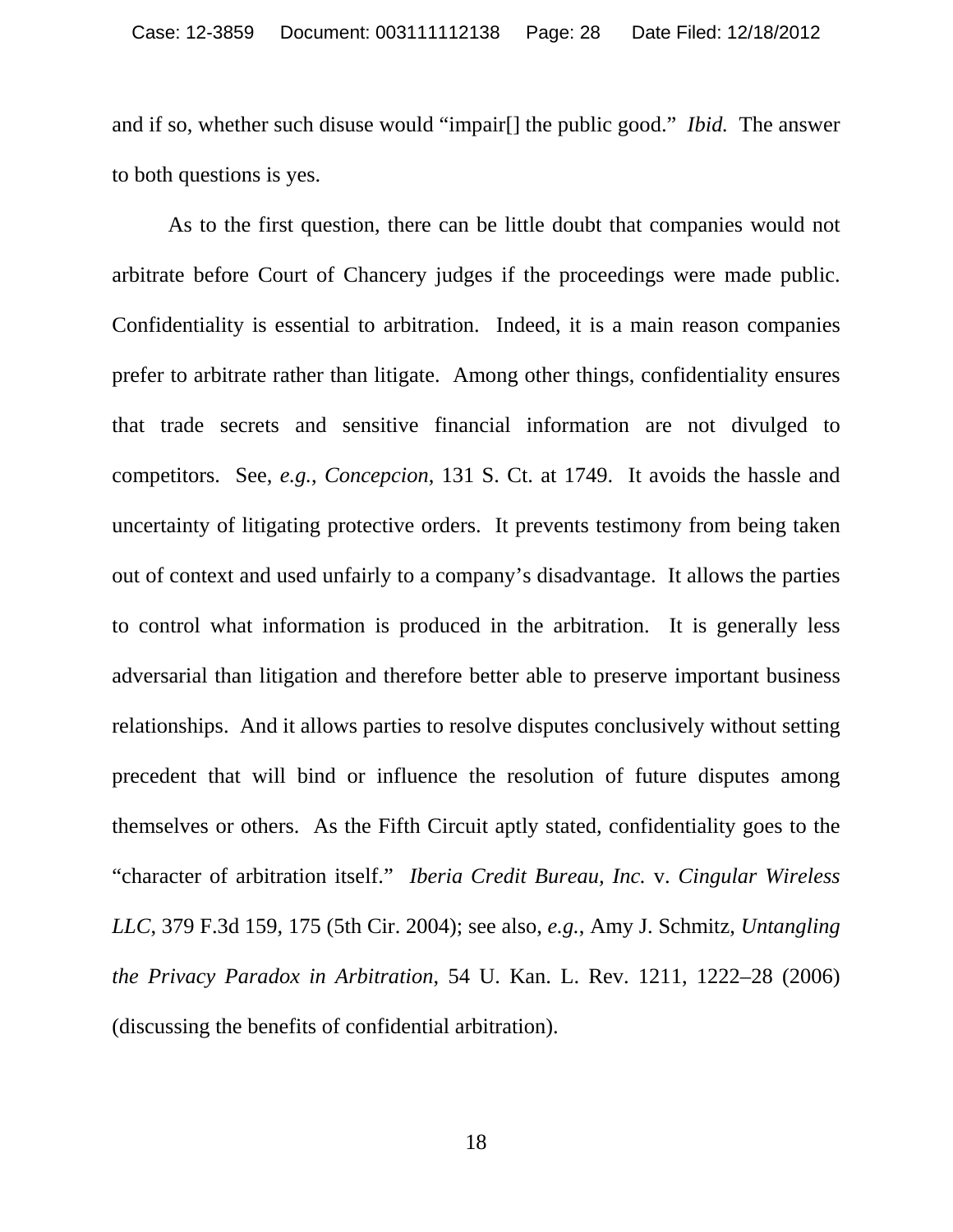Uniform industry practice confirms the importance of confidentiality to arbitration. Arbitration clauses in commercial agreements routinely require that arbitration proceedings be kept confidential. So do the rules of national and international commercial arbitration organizations. See, *e.g.*, AAA & ABA, *Code of Ethics for Arbitrators in Commercial Disputes*, Canon VI(B) (Feb. 9, 2004), available at http://www.abanet.org/dispute/commercial\_disputes.pdf ("The arbitrator should keep confidential all matters relating to the arbitration proceedings and decision."); AAA, *Commercial Arbitration Rules & Mediation Procedures*, R-23 (2009), available at http://www.adr.org/aaa/ShowProperty ?nodeId=/UCM/ADRSTG\_004103&revision=latestreleased ("The arbitrator and the AAA shall maintain the privacy of the hearings unless the law provides to the contrary."); Int'l Inst. for Conflict Prevention and Resolution ("CPR"), *Rules for Non-Administered Arbitration*, R. 18 (2007), available at http://www.cpradr.org /Resources/ALLCPRArticles/tabid/265/ID/600/2007-CPR-Rules-for-Non-

Administered-Arbitration.aspx ("the parties, the arbitrators and CPR shall treat the proceedings, any related discovery and the decisions of the Tribunal, as confidential"); United Nations Comm'n on Int'l Trade Law, *Arbitration Rules*, Art. 28(3) (2010), available at http://www.uncitral.org/pdf/english/texts/arbitration/arbrules-revised/arb-rules-revised-2010-e.pdf ("Hearings shall be held in camera unless the parties agree otherwise."); Int'l Chamber of Commerce, *Rules of*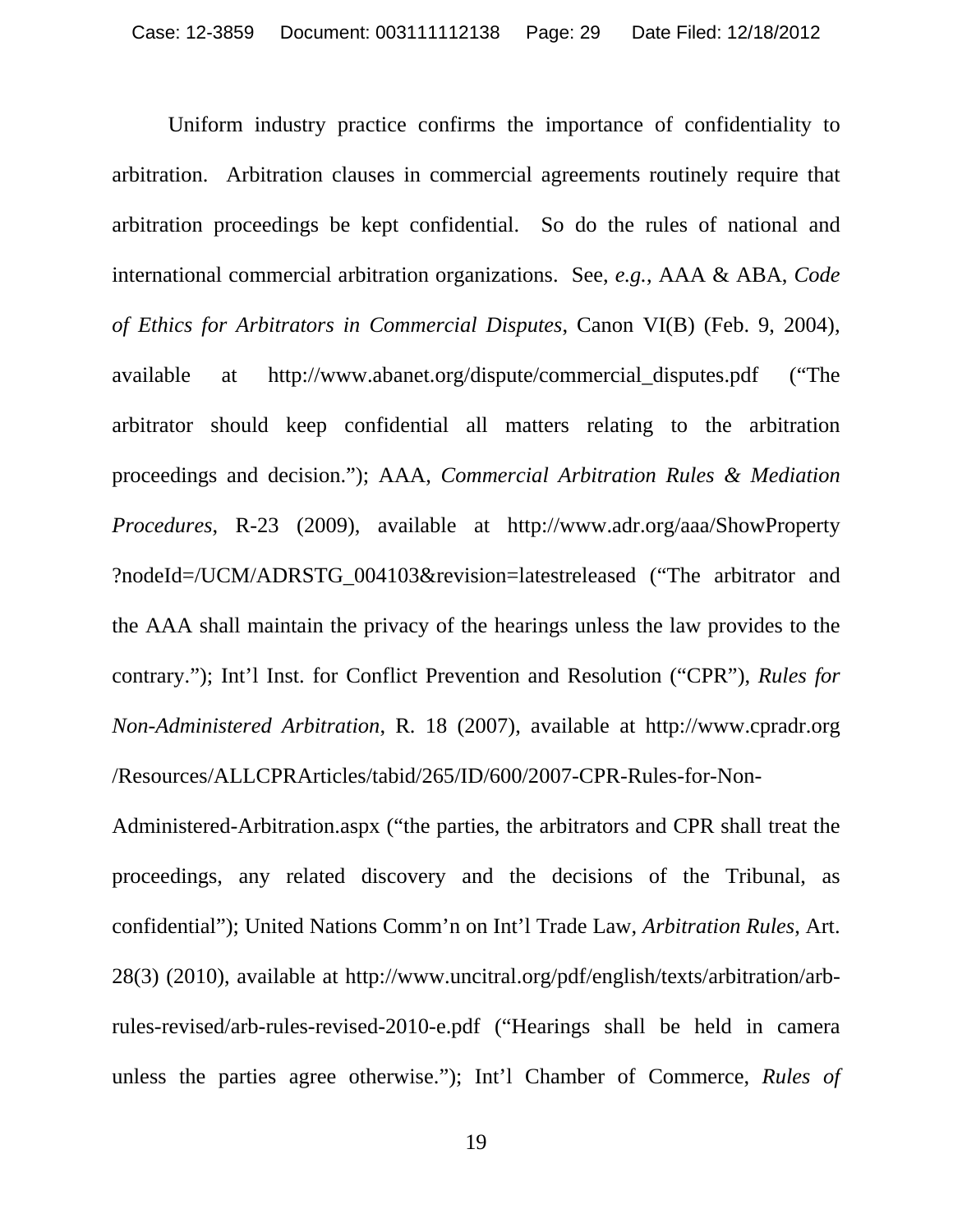*Arbitration*, Art. 26(3) (2012), available at http://www.iccwbo.org/Products-and-Services/Arbitration-and-ADR/Arbitration/Rules-of-arbitration/Download-ICC-Rules-of-Arbitration/ICC-Rules-of-Arbitration-in-several-languages/ ("Save with the approval of the arbitral tribunal and the parties, persons not involved in the proceedings shall not be admitted."). Other leading international arbitral fora have rules to similar effect. Nigel Blackaby & Constantine Partasides, *Redfern and Hunter on International Arbitration* 136 (2009).

Congress too has recognized that confidentiality is essential to arbitration. The statute authorizing federal courts to adopt alternative dispute resolution methods (including arbitration) *requires* the proceedings to be kept confidential. See 28 U.S.C. § 652(d) ("each district court shall . . . provide for the confidentiality of the alternative dispute resolution processes and . . . prohibit disclosure of confidential dispute resolution communications"). As the Federal Judicial Center stated, "Confidentiality is generally considered a bedrock principle for most ADR procedures. Thus, participants in court-based ADR are usually assured at the outset of the process that their communications will be kept confidential." Robert J. Niemic *et al.*, *Guide to Judicial Management of Cases in ADR*, 93–94 (2001), available at http://www.fjc.gov/public/pdf.nsf/lookup/ADRGuide.pdf/\$file/ ADRGuide.pdf (footnote omitted). In making Court of Chancery arbitration confidential, Delaware simply followed a long line of practice. See H.B. 49, 145th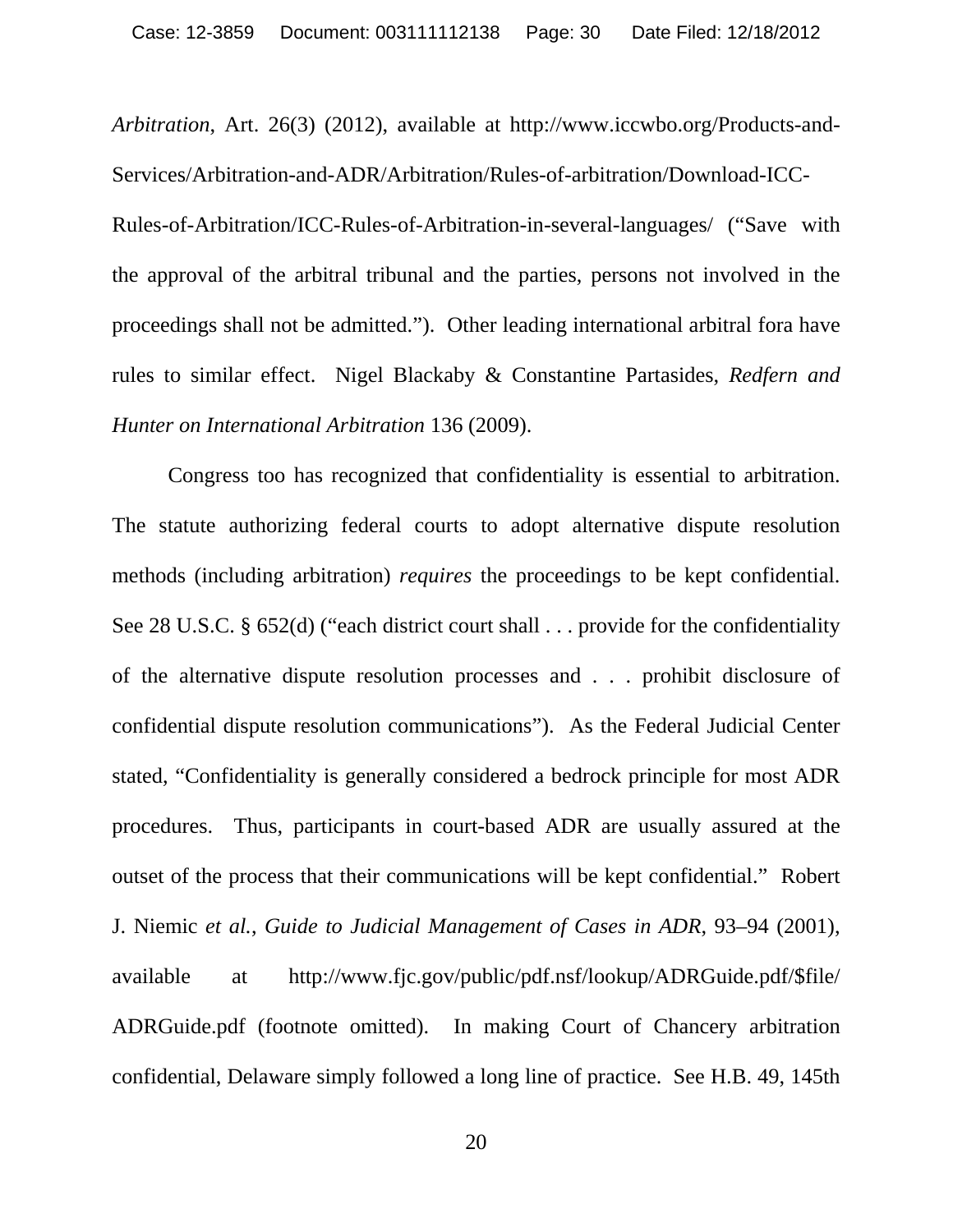Gen. Assem. (Del. 2009) ("because arbitration is traditionally private, the bill maintains proceedings in the Court of Chancery as confidential").<sup>3</sup>

 There is thus little doubt that companies would not arbitrate before Court of Chancery judges if the proceedings were made public. By definition, companies seeking confidential arbitration want to resolve their disputes privately. If they cannot do so in the Court of Chancery, they will just turn to other non-public fora.

 Most likely businesses will go abroad. Filings in foreign arbitral tribunals have steadily increased in the last two decades and have surged in recent years. New claims filed in the London Court of International Arbitration increased by 55% between 2007 and 2008 and by another 14% in 2009; claims in the

 $\overline{a}$ 

 $3$  That line extends back hundreds of years and antedates the nation's Founding. "The New York Chamber of Commerce, for example, established an arbitral regime at the Chamber's inception in 1768. It even relied on arbitration's privacy and independence to foster efficient resolution of disputes among American and British merchants during and after the American Revolutionary War." Schmitz, *supra*, 54 U. Kan. L. Rev. at 1223 (footnotes omitted). Authorities throughout the 20th century likewise acknowledged the value of privacy in arbitration. See, *e.g.*, Soia Mentschikoff, *Commercial Arbitration*, 61 Colum. L. Rev. 846, 849 (1961) ("Although we do not know, we believe that the chief moving factors [for individuated arbitration] are: (1) a desire for privacy . . . ."); J. Noble Braden, *Sound Rules and Administration in Arbitration*, 83 U. Pa. L. Rev. 189, 195 (1934) ("The privacy of arbitration is one of its great advantages. The public airing of private matters, trade secrets, confidential operating costs and the like, to which may be added the loss of prestige and goodwill, attendant upon the publicity of a court trial, can be prevented by rules which insure that only the parties and the arbitrators may be present at the hearing and that all will respect the confidence of the proceeding."); Alexander P. Blanck, *Arbitration—a Substitute for Commercial Litigation*, 18 Bus. L.J. 19, 19 (1931) ("Very often settlement of a controversy by arbitration, privately, outside of the court is infinitely superior to a victory that might be achieved in court.").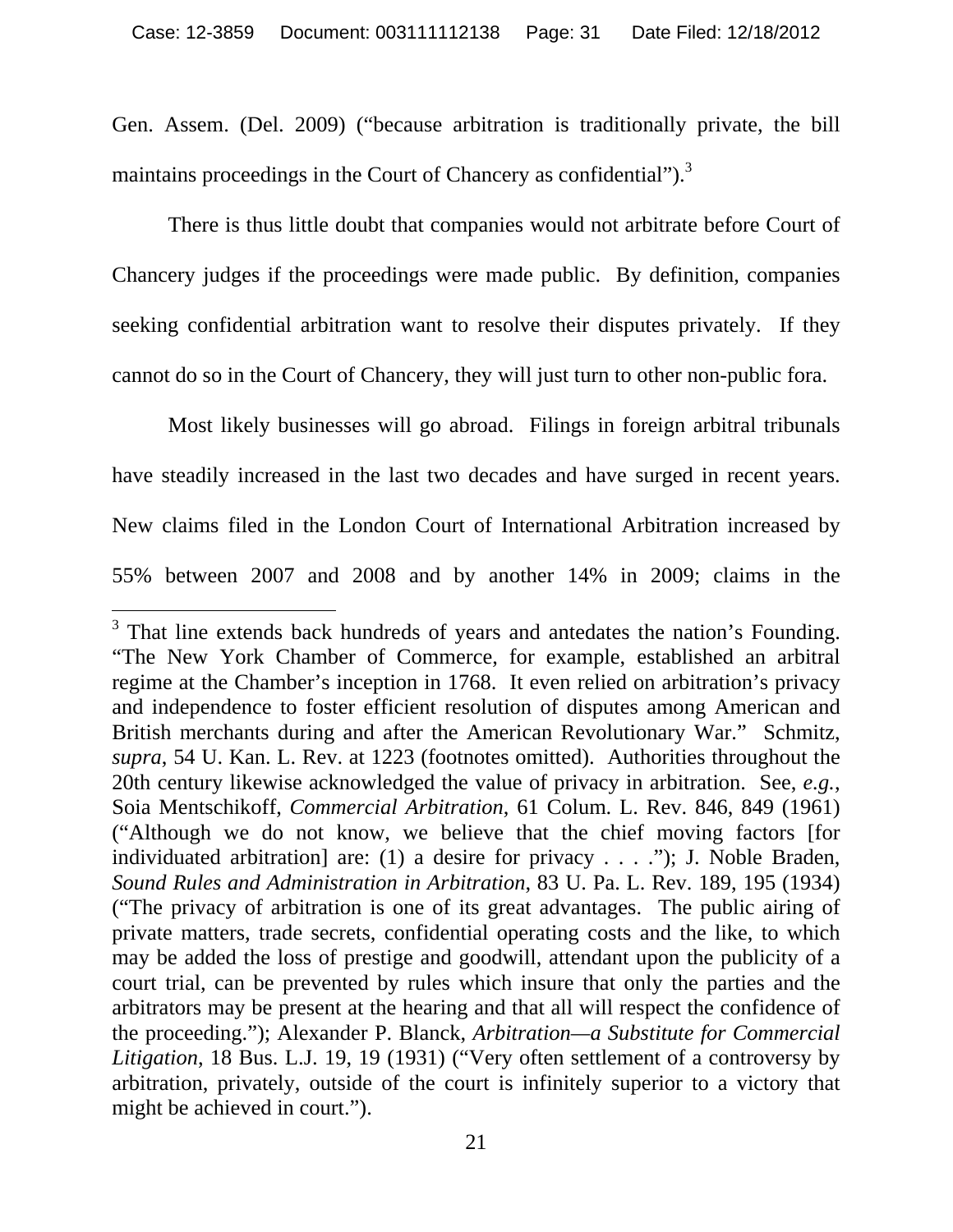International Chamber of Commerce increased 11% in 2008 and 23% in 2009; and claims in the Swiss Chambers' Court of Arbitration and Mediation increased 15% in 2008 and 53% in 2009. Mark Bezant *et al.*, *Dispute Resolution in the Global Economy*, FTI JOURNAL (Apr. 2010), available at http://www.ftijournal.com/article /Dispute-Resolution-in-the-Global-Economy.

 The popularity of foreign arbitral tribunals is no surprise. America continues to labor under the perception—too often accurate—that its "highly complex and fragmented" legal system is unfriendly to businesses. Michael R. Bloomberg & Charles E. Schumer, *Sustaining New York's and the US' Global Financial Services Leadership* ii (Jan. 2007), available at http://www.nyc.gov/html/om/pdf/ny report final.pdf (noting that this perception "diminishes our attractiveness to international companies"). Meanwhile, foreign nations have made concerted efforts to attract businesses by streamlining their own arbitration fora and increasing the quality of their arbitrators. See, *e.g.*, N.Y. State Bar Ass'n, Task Force on N.Y. Law in Int'l Matters, *Final Report* 4 (June 25, 2011). In particular, several nations have enacted procedures like Delaware's that allow businesses to arbitrate their disputes before judges with expertise in business issues. "In 2010, at least three jurisdictions established specialized courts to handle international arbitration matters—Australia, India and Ireland. Several other jurisdictions well-known for international arbitration, including France, the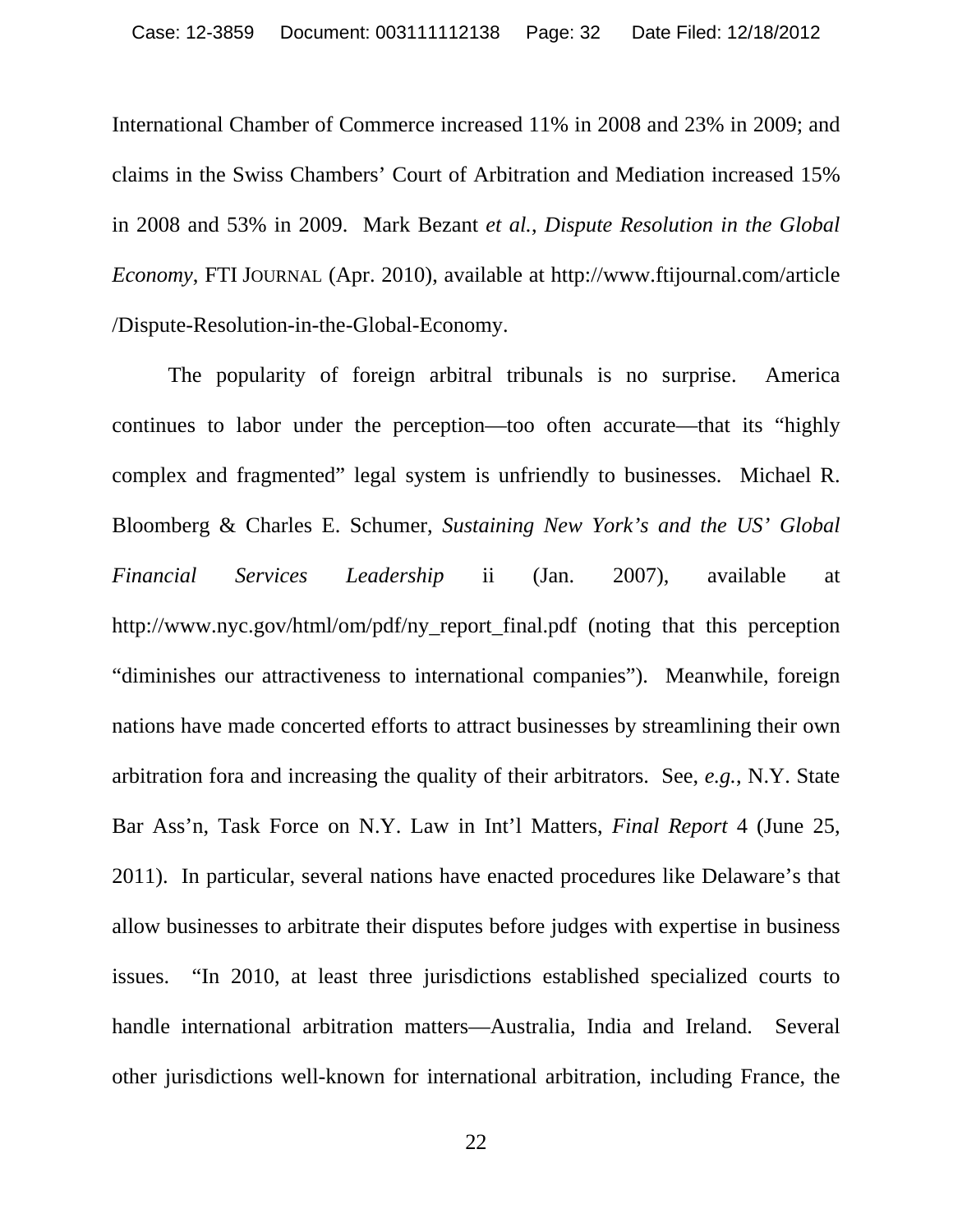United Kingdom, Switzerland, Sweden and China, have designated certain courts or judges to hear cases to challenge or enforce arbitration awards." *Ibid.* A main reason Delaware authorized arbitration by Court of Chancery judges was to compete against these foreign tribunals and thereby increase America's competitiveness in the global economy. See H.B. 49, 145th Gen. Assem. (Del. 2009).

 That companies will not arbitrate publicly before Court of Chancery judges directly affects the cost-benefit analysis under the logic prong. On the benefit side, public access will not "pla[y] a significant positive role" (*North Jersey Media*, 308 F.3d at 216) in the functioning of the arbitration proceeding for the simple reason that in most if not all cases there will be no such arbitration. Any benefit to be had by public arbitration exists only in theory. But the costs of requiring openness in the arbitration proceeding are real. Because businesses will not participate, they will not benefit from the many advantages arbitration by Court of Chancery judges has in resolving their complex and high-dollar disputes. See Part II, *supra*. The decision below also will discourage other States from adopting similar arbitration proceedings in what could be (and should be) a race to the top.

 Denying businesses access to promising domestic arbitral fora injures not just businesses, but the public. The companies that would arbitrate before Court of Chancery judges are among the largest in the nation and the world. See Del. Div.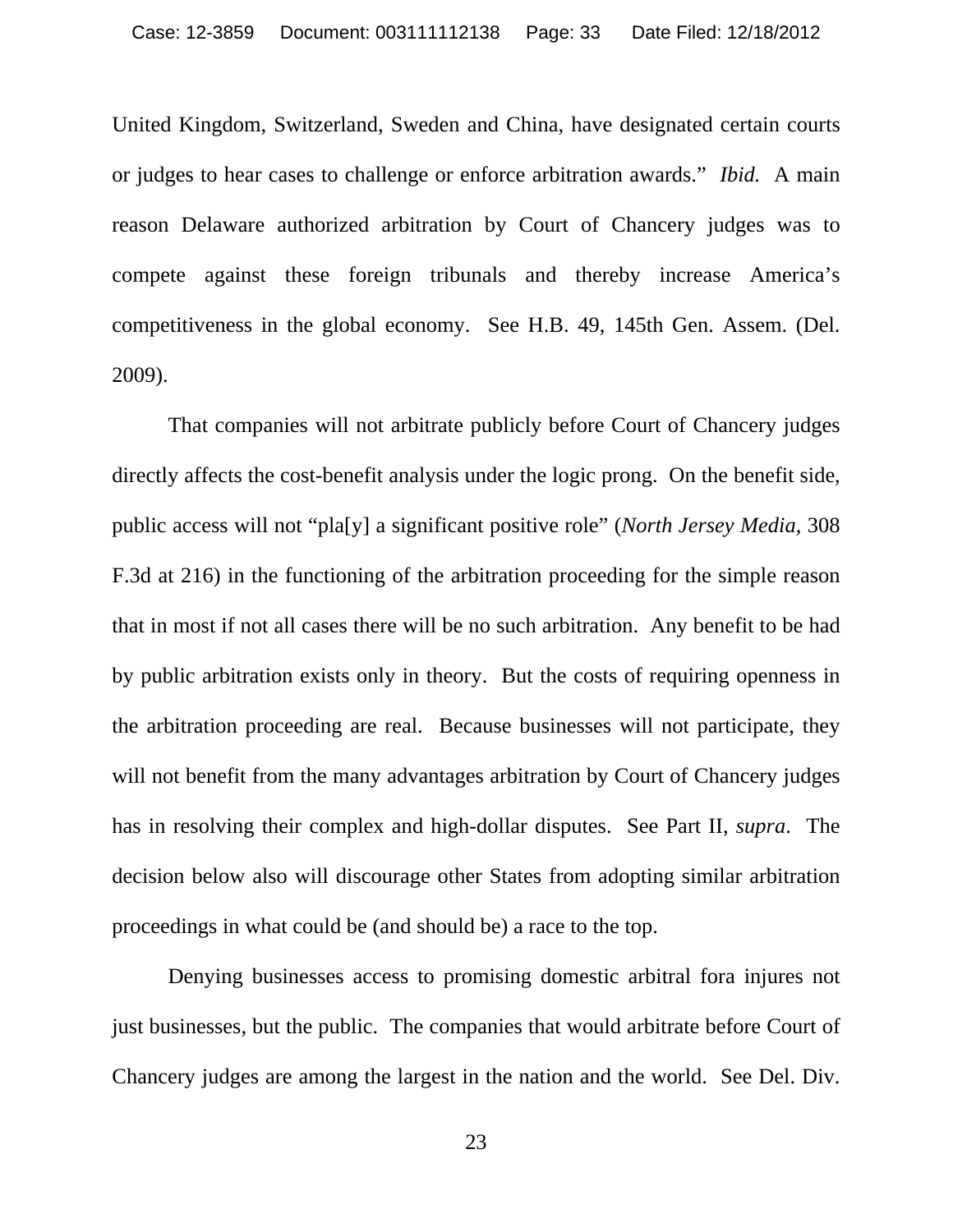of Corps., *2011 Annual Report*, available at http://corp.delaware.gov/ 2011CorpAR.pdf (last visited Dec. 9, 2012) (63% of Fortune 500 companies incorporate in Delaware, and there are more than 945,000 active business entities in the state). Their presence greatly benefits domestic capital markets. But this benefit may prove fleeting, because "as technology has virtually eliminated barriers to the flow of capital, it now freely flows to the most efficient markets, in all corners of the globe." Bloomberg & Schumer, *supra*, at i. The decision below strongly encourages businesses to arbitrate their disputes in one of the many available foreign tribunals. Indeed, a major impetus for improving the quality of those tribunals was "[foreign] governments' recognition of the importance of arbitration to their economies and to their position in today's world of global commerce." N.Y. State Bar Ass'n, *supra*, at 4. At a time when the country, its investors, and its markets would benefit greatly by likewise increasing the quality of domestic arbitral tribunals, the decision below heads in exactly the wrong direction.

 For these reasons, public access will not "pla[y] a significant positive role" in the functioning of Court of Chancery arbitration, but it will very much "impair[] the public good." *North Jersey Media*, 308 F.3d at 216–17.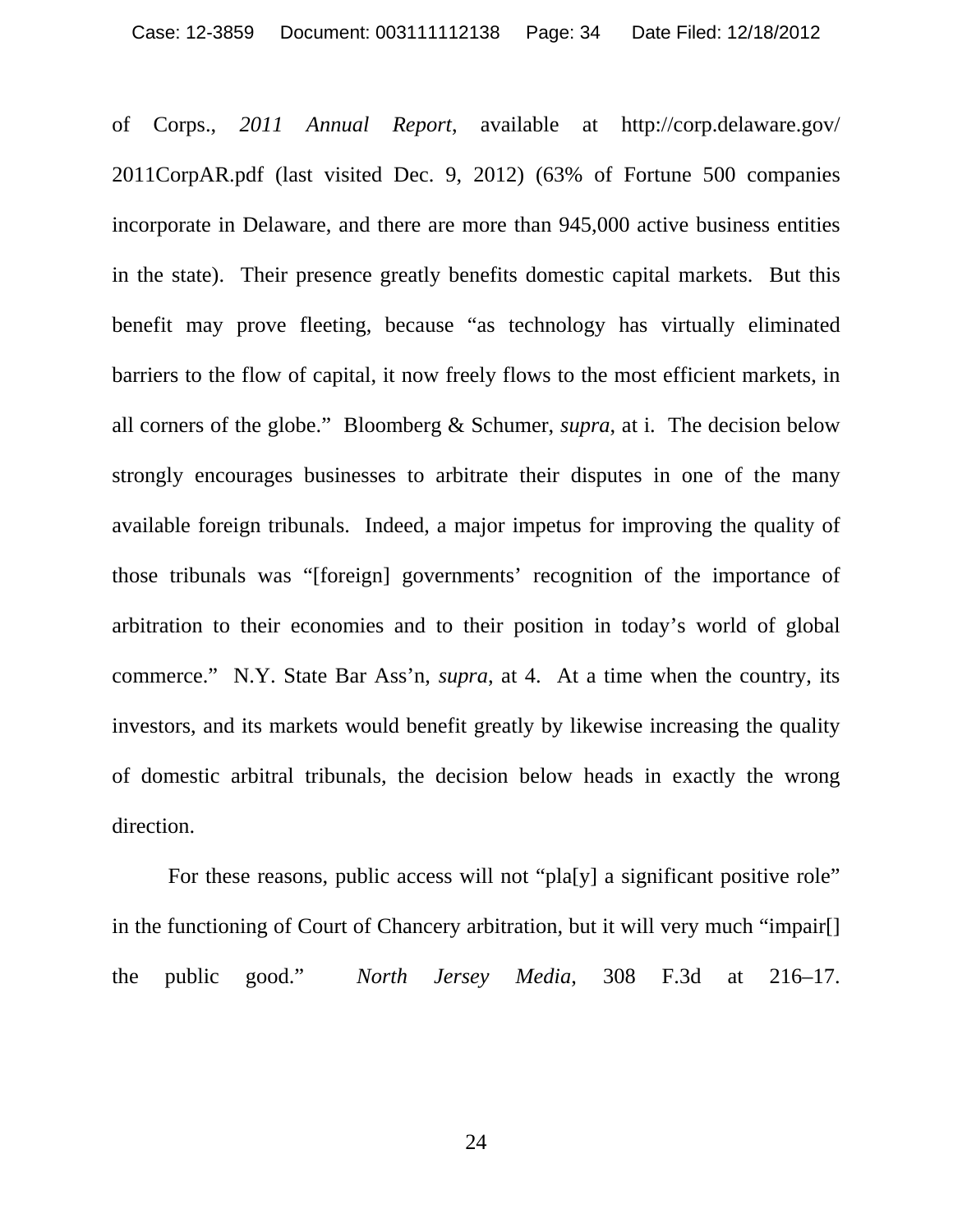#### **IV. Court Of Chancery Arbitration Differs Markedly From Civil Litigation, And The District Court Erred By Conflating The Two Processes**

 The district court struck down confidential Court of Chancery arbitration because the court concluded that it is "essentially a civil trial." 2012 WL 3744718, at \*9. This conclusion is erroneous for many reasons, as Appellants show. We add the following brief points to their analysis.

 Virtually every feature of Court of Chancery arbitration the district court identified is also a feature of arbitration in any other non-public forum, to which a qualified right of access indisputably does not attach. For example, the court noted the following characteristic features of arbitration:

- Arbitration is consensual. "The parties consent to be bound by the decision of the arbitrator, and his resolution of the dispute is constrained by the parties' agreement." *Id.* at \*6. Indeed, "consent is one of arbitration's defining features." *Ibid.*
- Arbitration allows "parties [to] agree to participate in a specified forum." *Id.* at \*7. "In litigation, a court can compel an unwilling party." *Ibid.*
- "Parties can craft arbitrations to their specific needs." *Ibid.* They can "specify the scope of the arbitrator's authority and design the applicable procedural rules." *Ibid.* In contrast, "[l]itigation follows the court's procedures and guidelines." *Ibid.*
- "[A]rbitration decisions are ad hoc, lacking any precedential value." *Ibid.*
- And of course, "historically, arbitrations have been conducted outside the public view." *Ibid.*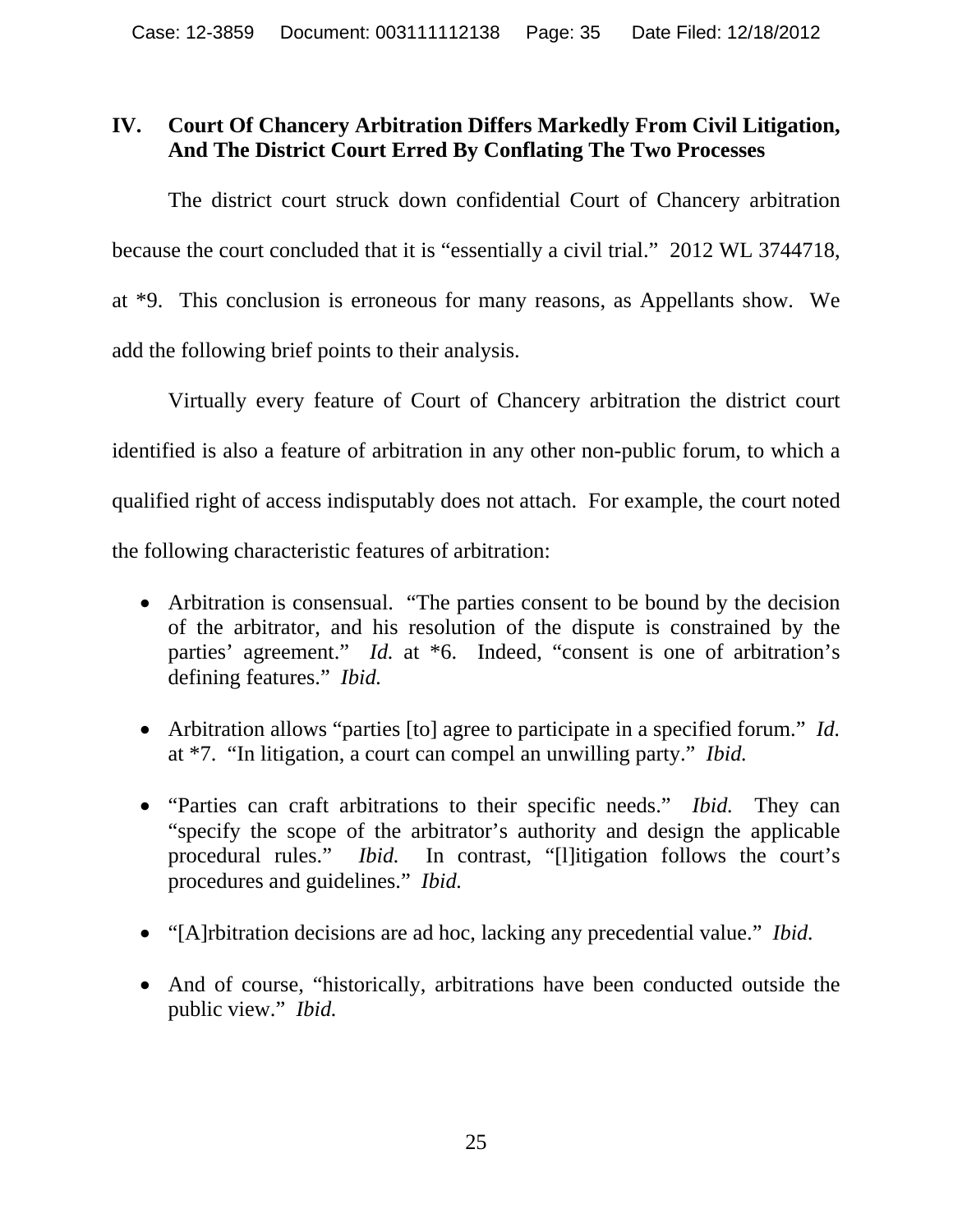Those features, which the district court identified as hallmarks of classic arbitration, all describe arbitration before Court of Chancery judges. See Part II, *supra.* This is not surprising, given that Delaware viewed the arbitration proceeding as an *alternative* to, and *substitute* for, civil litigation. See H.B. 49, 145th Gen. Assem. (Del. 2009) ("This bill is intended to preserve Delaware's preeminence in offering cost-effective options for resolving disputes.").

 In concluding that the arbitration proceeding is nonetheless tantamount to civil litigation, the district court relied on a single fact: That the arbitrators are Court of Chancery judges. 2012 WL 3744718, at \*9. But that fact cannot bear the dispositive weight the district court assigned it. To start with, as the district court itself recognized, consent is the "'essence of arbitration.'" *Id.* at \*6 (quoting *Dluhos* v. *Strasberg*, 321 F.3d 365, 369 (3d Cir. 2003)); see also, *e.g.*, *Harrison* v. *Nissan Motor Corp.*, 111 F.3d 343, 350 (3d Cir. 1997) (same). Court of Chancery arbitration is consensual. Litigation is not. That the Court of Chancery arbitrator also resolves *other* disputes between *other* parties in judicial proceedings governed by *other* rules and resulting in *precedential* decisions does not somehow transform consensual arbitration into non-consensual litigation. The two are simply different animals.

 The logic of the district court's reasoning is also untenable. Because the only distinction between classic arbitration and Court of Chancery arbitration is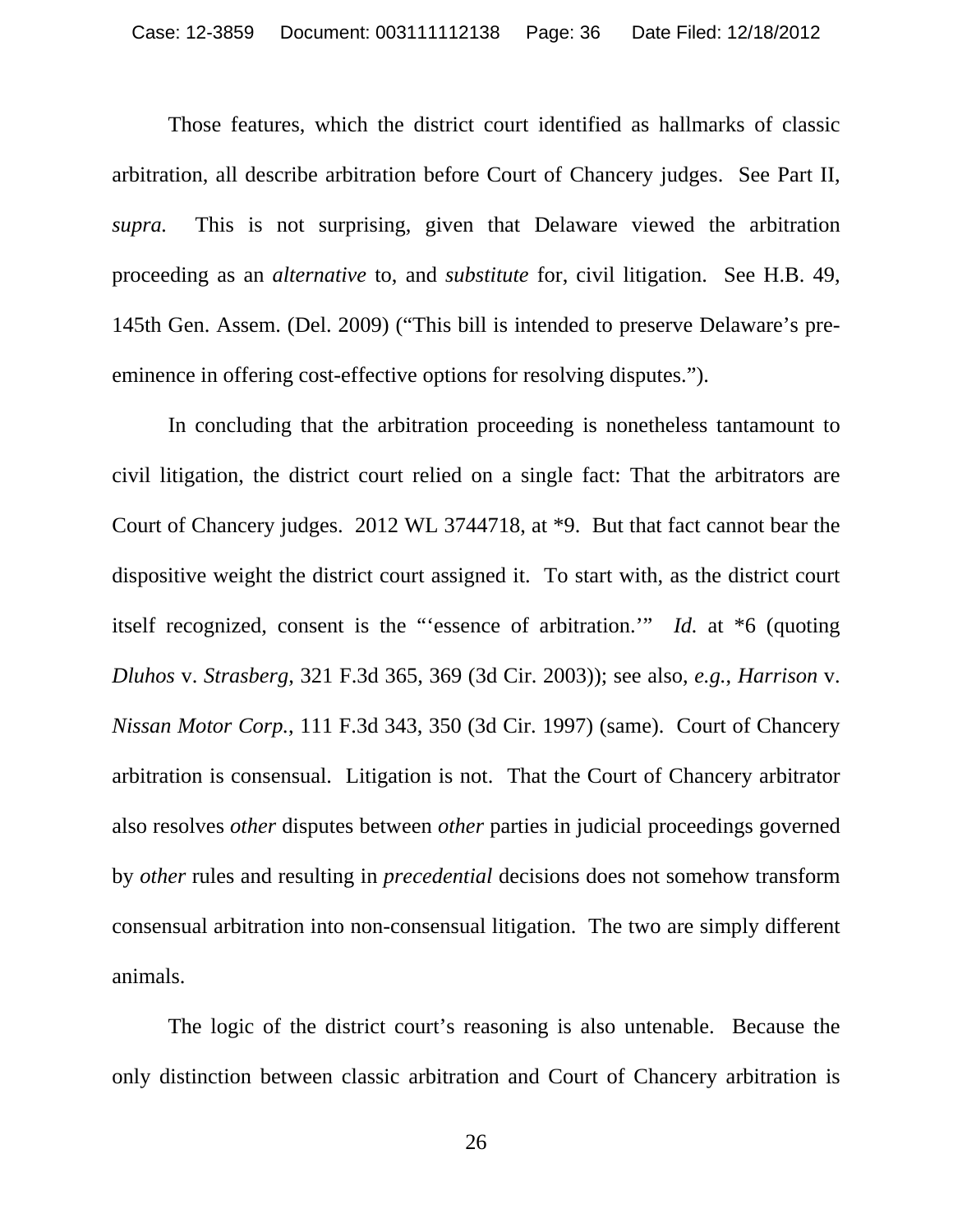that the latter is conducted by a judge, the district court's reasoning amounts to a *per se* rule that *any* proceeding conducted with public funds by a state judicial officer is necessarily "civil litigation" and therefore subject to a qualified First Amendment right of access. But that conclusion is clearly overbroad and contrary to settled practice in courts throughout the country. It would invalidate the numerous state programs that authorize judges to act as arbitrators in courtannexed or similar arbitration programs. See, *e.g.*, N.Y. Adv. Comm. Jud. Eth. Op. No. 07-12 (Sept. 6, 2007) (sitting judges may serve as arbitrators in binding arbitrations in small claims court); D.C. Super. Ct. R. Proc. For Small Claims and Conciliation Branch, R. 1, Arbitration (2012) (same); Cal Civ. Proc. Code § 1141.18(a) (active judges may serve as arbitrators without compensation); N.C. Gen. Stat. § 90-21.62 (emergency superior court judges may serve as arbitrators); Or. Unif. Trial Ct. R., ch. 13, Arbitration (2005) (retired or senior judges may serve as arbitrators); Or. Rev. Stat. § 671.703 (2011) (administrative law judges may serve as arbitrators on contracts board); 37-7 Md. Reg. 547 (2010) (retired judges may serve as arbitrators); W. Va. Code § 158-13-4 (2005) (administrative law judges may serve as arbitrators); Wyo. Code of Jud. Conduct R. II(A)(2) (2012) (part-time and retired judges may serve as arbitrators). See also, *e.g.*, Arthur Garwin *et al.*, ABA, *Annotated Model Code of Judicial Conduct* 393–95 (2d ed. 2011) (authorizing judges to arbitrate disputes as part of their official duties). But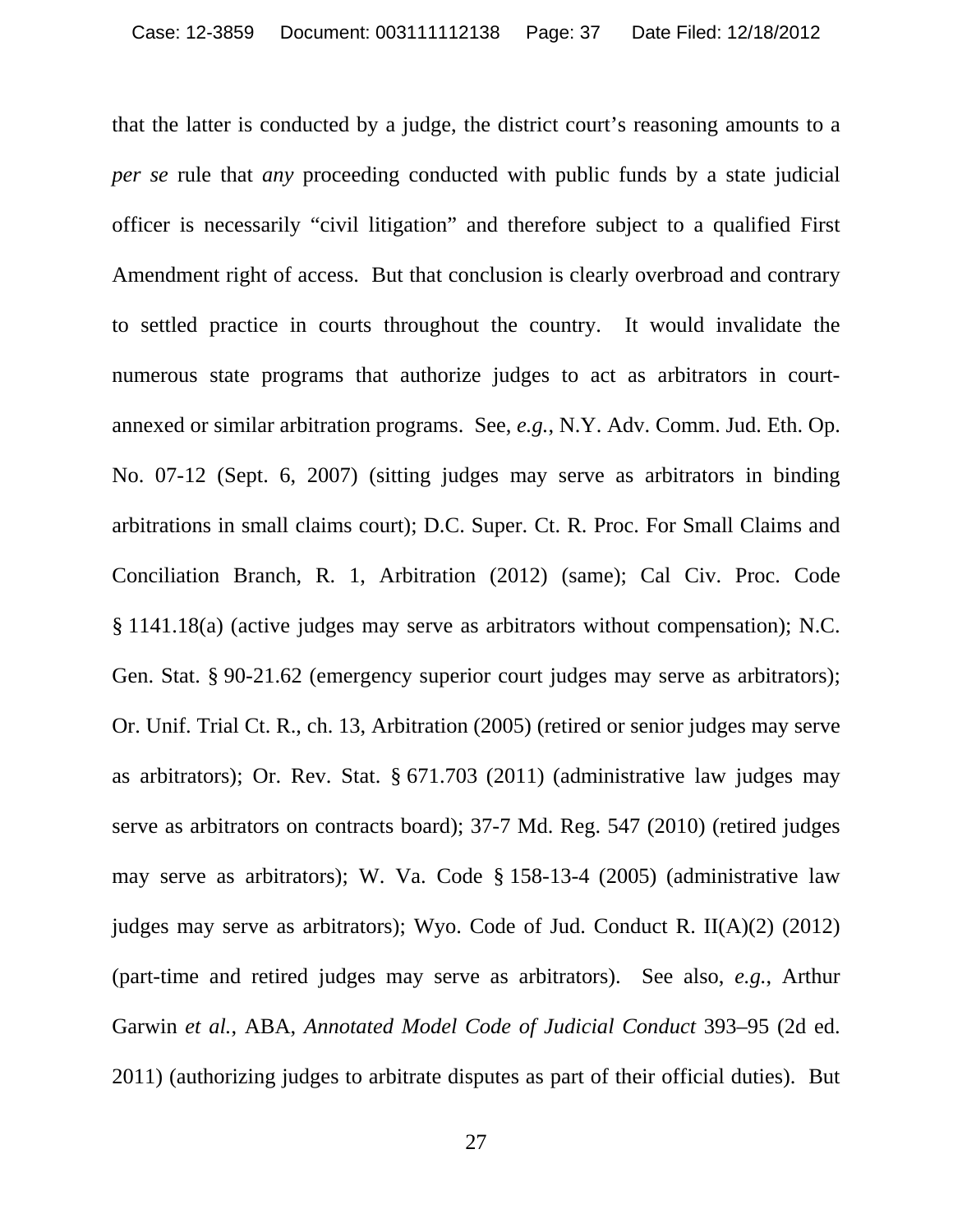the Supreme Court has made clear that, under basic principles of federalism, the allocation of authority among state branches of government is "for the determination of the *state*," not Article III judges. *Dreyer* v. *Illinois*, 187 U.S. 71, 84 (1902) (emphasis added).

 For these reasons, in addition to those explained by Appellants, arbitration by Court of Chancery judges is a far cry from civil litigation. The district court erred by equating the two processes.

#### **CONCLUSION**

For all of these reasons, the Court should reverse the judgment below.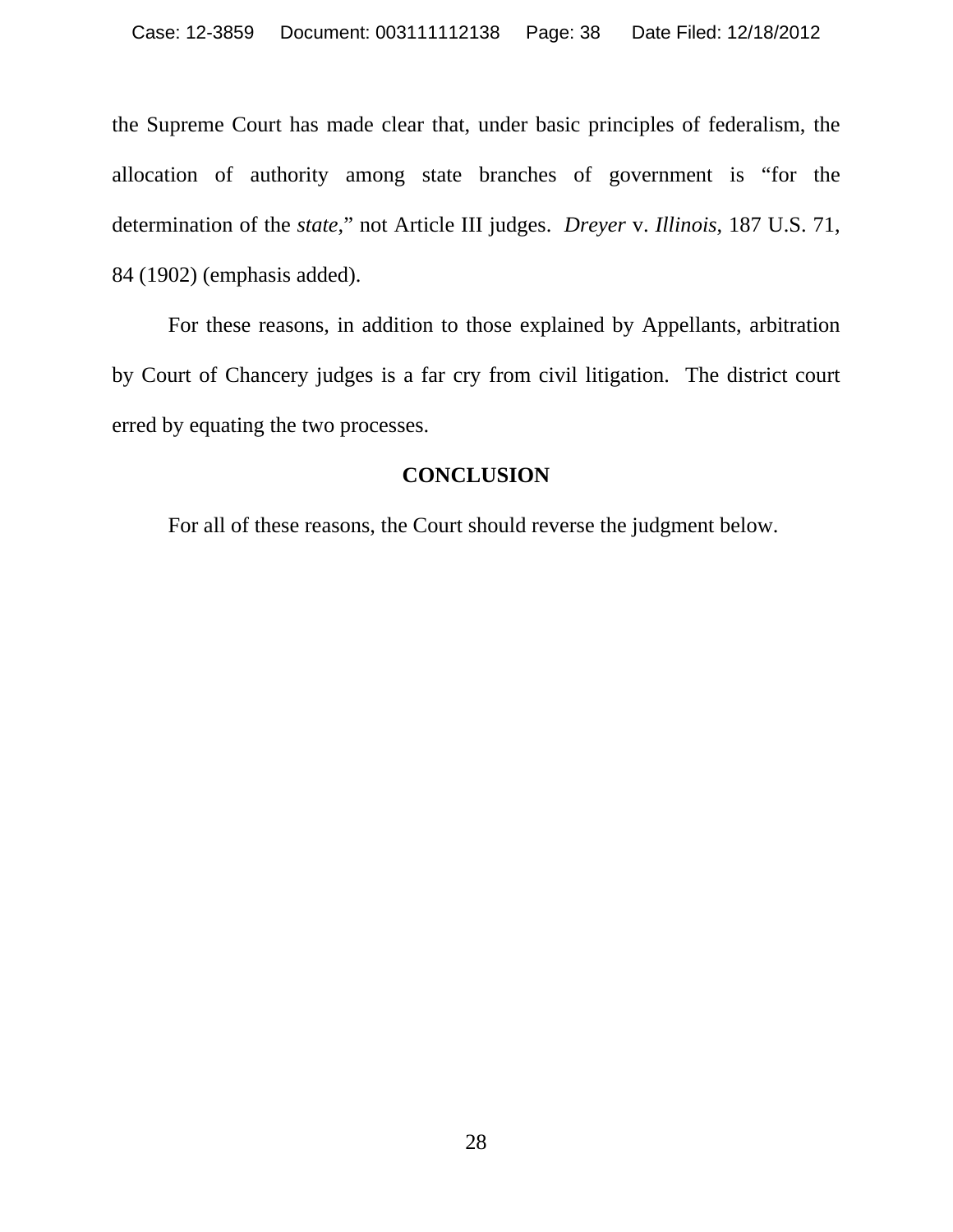Dated: December 18, 2012. Respectfully submitted,

/s/ Roy T. Englert, Jr. Roy T. Englert, Jr. (DC Bar No. 358464) Robin S. Conrad Mark A. Hiller Sheldon Gilbert ROBBINS, RUSSELL, ENGLERT, NATIONAL CHAMBER ORSECK, UNTEREINER & SAUBER LLP LITIGATION CENTER, INC. 1801 K Street, N.W. Suite 411L 1615 H Street, N.W. Washington, D.C. 20006 Washington, D.C. 20062 (202) 775-4500 (202) 463-5337

*Counsel for Amici Curiae Counsel for the Chamber of Commerce of the United States of America*

> Maria Ghazal BUSINESS ROUNDTABLE 300 New Jersey Avenue, N.W. Suite 800 Washington, D.C. 20001 (202) 872-1260

 *Counsel for Business Roundtable*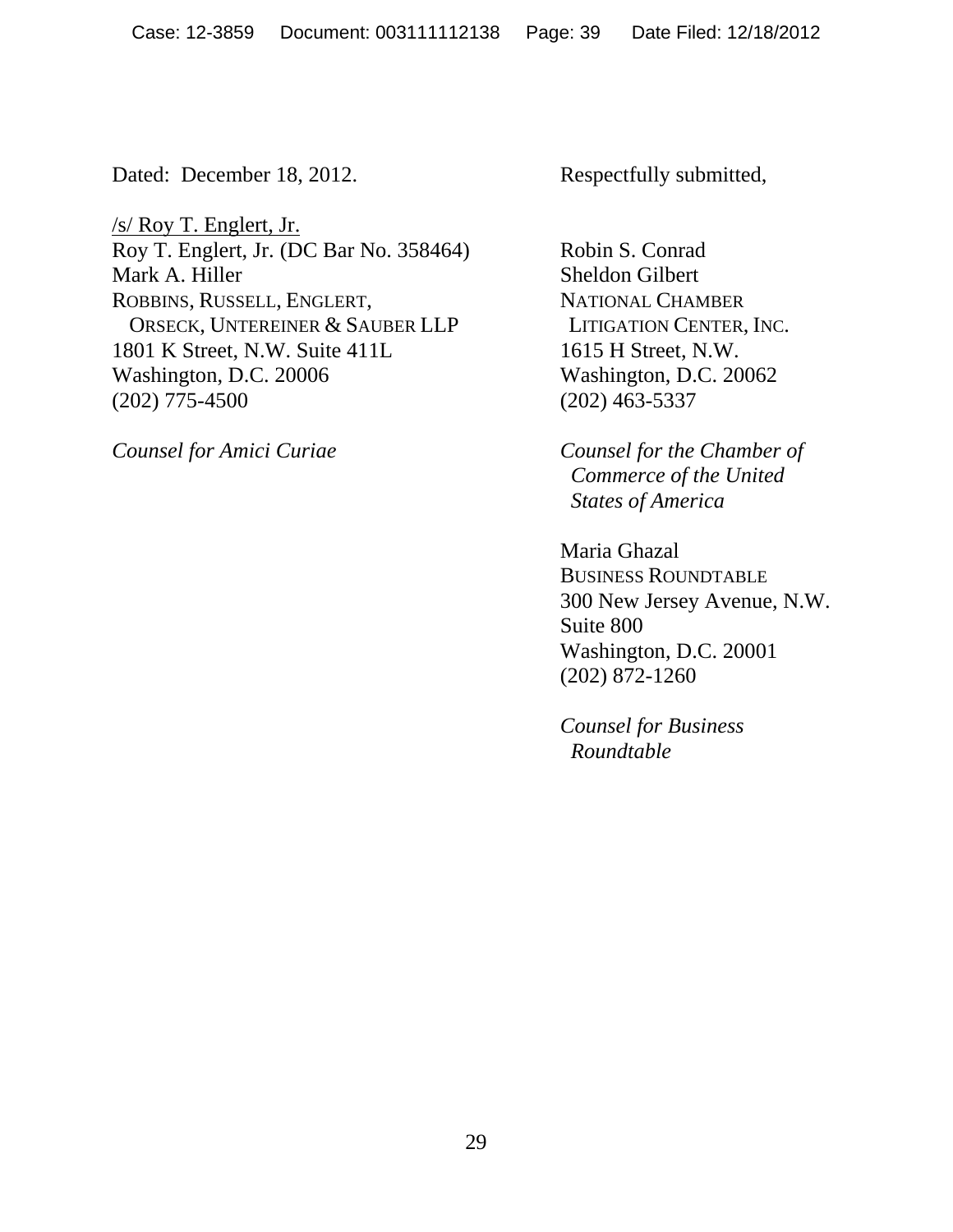#### **CERTIFICATION OF BAR MEMBERSHIP**

 Pursuant to Third Circuit Rule 28.3(d), I hereby certify that I am a member of the bar of the United States Court of Appeals for the Third Circuit, having been admitted to that bar in November 1996.

> /s/ Roy T. Englert, Jr. Roy T. Englert, Jr. ROBBINS, RUSSELL, ENGLERT, ORSECK, UNTEREINER & SAUBER LLP 1801 K Street, N.W. Suite 411L Washington, D.C. 20006 (202) 775-4500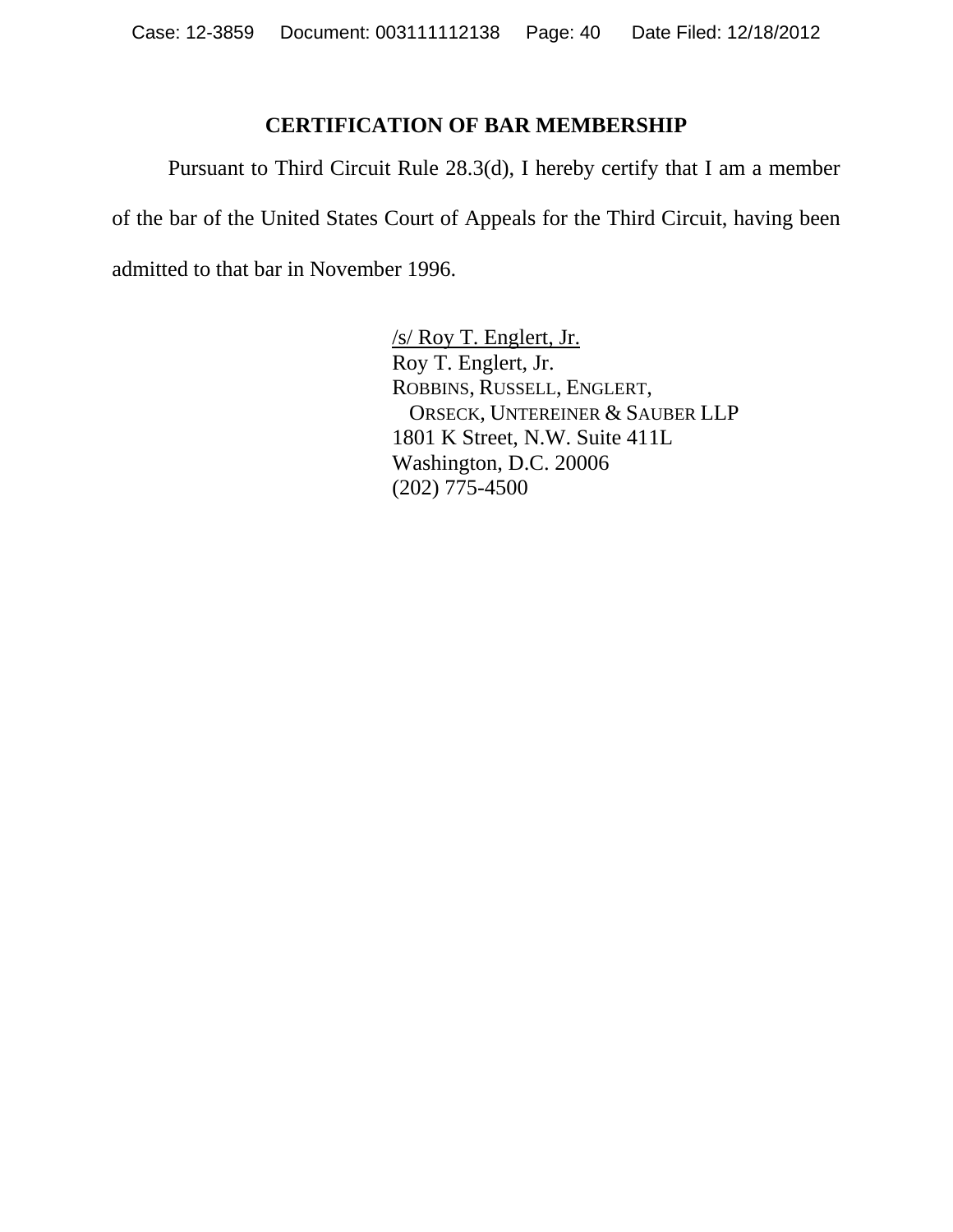#### **CERTIFICATE OF SERVICE**

 I hereby certify that on December 18, 2012, I electronically filed the foregoing Brief of *Amici Curiae* and Entry of Appearance with the Clerk of the Court for the United States Court of Appeals for the Third Circuit by using the CM/ECF system. I further certify that 10 hard copies of this Brief have been mailed to the Clerk's Office and hard copies of this Brief have been served upon the following via Federal Express overnight service:

David L. Finger, Esq. Finger & Slanina 1201 Orange Street One Commerce Center, Suite 725 Wilmington, DE 19801

Lawrence A. Hamermesh, Esq. Widener University School of Law 4601 Concord Pike P.O. Box 7474 Wilmington, DE 19803

Andre G. Bouchard, Esq. Joel E. Friedlander, Esq. Jeffrey M. Gorris, Esq. Bouchard, Margules & Friedlander 222 Delaware Avenue, Suite 1400 Wilmington, DE 19801

Andrew J. Pincus, Esq. Mayer Brown 1999 K Street, NW Washington, DC 20006

/s/ Roy T. Englert, Jr. Roy T. Englert, Jr. ROBBINS, RUSSELL, ENGLERT, ORSECK, UNTEREINER & SAUBER LLP 1801 K Street, N.W. Suite 411L Washington, D.C. 20006 (202) 775-4500